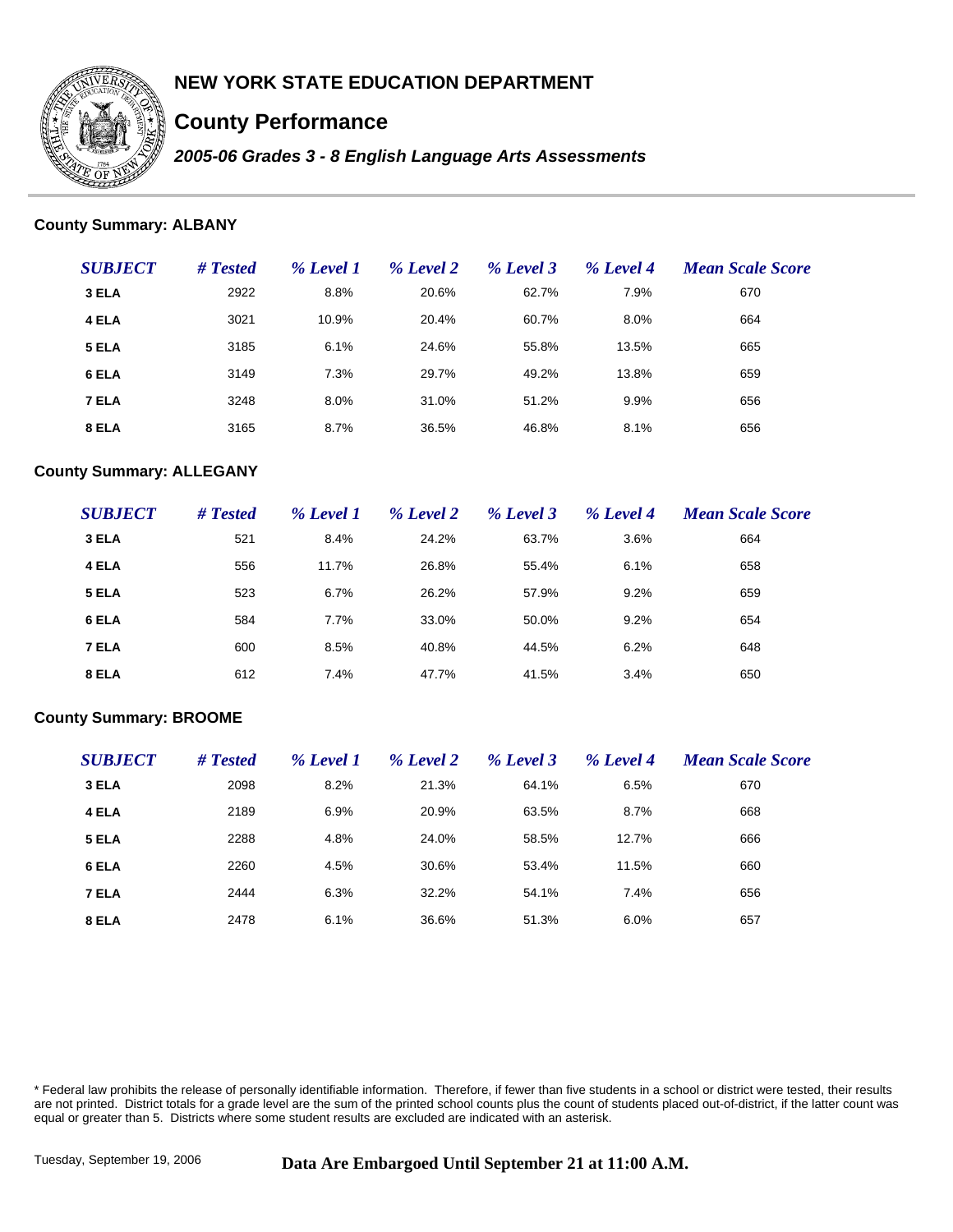

# **County Performance**

*2005-06 Grades 3 - 8 English Language Arts Assessments*

### **County Summary: CATTARAUGUS**

| <b>SUBJECT</b> | # Tested | % Level 1 | % Level 2 | % Level 3 | % Level 4 | <b>Mean Scale Score</b> |
|----------------|----------|-----------|-----------|-----------|-----------|-------------------------|
| 3 ELA          | 1080     | 8.8%      | 24.5%     | 61.2%     | 5.5%      | 666                     |
| 4 ELA          | 1055     | 7.5%      | 24.3%     | 61.6%     | 6.6%      | 664                     |
| 5 ELA          | 1132     | 6.0%      | 26.0%     | 58.1%     | 9.9%      | 661                     |
| 6 ELA          | 1128     | 7.4%      | 35.7%     | 47.7%     | 9.2%      | 653                     |
| 7 ELA          | 1161     | 8.5%      | 37.0%     | 49.9%     | 4.7%      | 649                     |
| 8 ELA          | 1222     | 9.9%      | 43.7%     | 43.0%     | 3.4%      | 647                     |

### **County Summary: CAYUGA**

| <b>SUBJECT</b> | # Tested | % Level 1 | % Level 2 | % Level 3 | % Level 4 | <b>Mean Scale Score</b> |
|----------------|----------|-----------|-----------|-----------|-----------|-------------------------|
| 3 ELA          | 757      | 7.4%      | 23.8%     | 62.6%     | 6.2%      | 669                     |
| 4 ELA          | 799      | 9.3%      | 22.2%     | 63.7%     | 4.9%      | 662                     |
| 5 ELA          | 859      | 6.2%      | 27.8%     | 58.0%     | 8.0%      | 659                     |
| 6 ELA          | 805      | 8.2%      | 30.3%     | 52.8%     | 8.7%      | 654                     |
| 7 ELA          | 887      | 8.0%      | 36.0%     | 50.3%     | 5.7%      | 650                     |
| 8 ELA          | 976      | 8.2%      | 42.2%     | 45.3%     | 4.3%      | 650                     |

#### **County Summary: CHAUTAUQUA**

| <b>SUBJECT</b> | # Tested | % Level 1 | % Level 2 | % Level 3 | % Level 4 | <b>Mean Scale Score</b> |
|----------------|----------|-----------|-----------|-----------|-----------|-------------------------|
| 3 ELA          | 1469     | 7.4%      | 24.2%     | 62.8%     | 5.6%      | 667                     |
| 4 ELA          | 1545     | 10.4%     | 26.9%     | 57.1%     | 5.7%      | 660                     |
| 5 ELA          | 1582     | 8.2%      | 29.7%     | 52.0%     | 10.1%     | 657                     |
| 6 ELA          | 1710     | 8.9%      | 35.6%     | 47.0%     | 8.5%      | 651                     |
| 7 ELA          | 1691     | 9.2%      | 32.9%     | 51.4%     | 6.4%      | 651                     |
| 8 ELA          | 1814     | 9.2%      | 45.6%     | 42.1%     | 3.0%      | 646                     |

\* Federal law prohibits the release of personally identifiable information. Therefore, if fewer than five students in a school or district were tested, their results are not printed. District totals for a grade level are the sum of the printed school counts plus the count of students placed out-of-district, if the latter count was equal or greater than 5. Districts where some student results are excluded are indicated with an asterisk.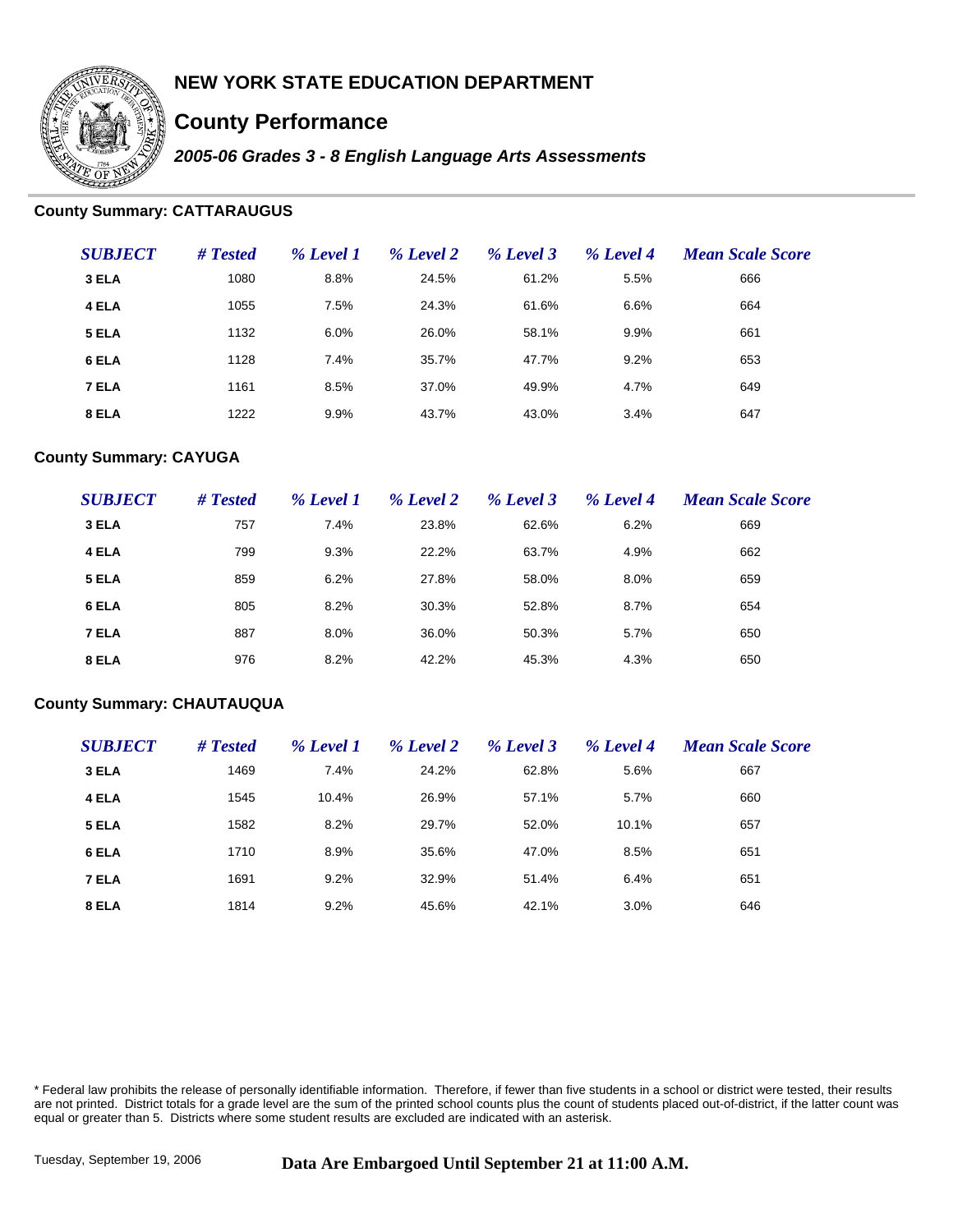

# **County Performance**

*2005-06 Grades 3 - 8 English Language Arts Assessments*

### **County Summary: CHEMUNG**

| <b>SUBJECT</b> | # Tested | % Level 1 | % Level 2 | % Level 3 | % Level 4 | <b>Mean Scale Score</b> |
|----------------|----------|-----------|-----------|-----------|-----------|-------------------------|
| 3 ELA          | 880      | 14.0%     | 24.3%     | 54.1%     | 7.6%      | 664                     |
| 4 ELA          | 865      | 12.0%     | 27.7%     | 53.5%     | 6.7%      | 658                     |
| 5 ELA          | 916      | 6.6%      | 29.6%     | 55.6%     | 8.3%      | 657                     |
| 6 ELA          | 904      | 12.6%     | 31.3%     | 45.8%     | 10.3%     | 650                     |
| 7 ELA          | 972      | 9.4%      | 38.1%     | 46.8%     | 5.8%      | 649                     |
| 8 ELA          | 1001     | 11.4%     | 49.2%     | 36.7%     | 2.8%      | 641                     |

#### **County Summary: CHENANGO**

| <b>SUBJECT</b> | # Tested | % Level 1 | % Level 2 | % Level 3 | % Level 4 | <b>Mean Scale Score</b> |
|----------------|----------|-----------|-----------|-----------|-----------|-------------------------|
| 3 ELA          | 648      | 11.1%     | 26.9%     | 57.9%     | 4.2%      | 660                     |
| 4 ELA          | 611      | 11.5%     | 24.1%     | 60.2%     | 4.3%      | 658                     |
| 5 ELA          | 653      | 9.5%      | 32.6%     | 51.8%     | 6.1%      | 652                     |
| 6 ELA          | 694      | 6.5%      | 38.0%     | 47.8%     | 7.6%      | 652                     |
| 7 ELA          | 754      | 8.0%      | 36.6%     | 48.8%     | 6.6%      | 651                     |
| 8 ELA          | 743      | 8.7%      | 42.4%     | 44.4%     | 4.4%      | 650                     |

#### **County Summary: CLINTON**

| <b>SUBJECT</b> | # Tested | % Level 1 | % Level 2 | % Level 3 | % Level 4 | <b>Mean Scale Score</b> |
|----------------|----------|-----------|-----------|-----------|-----------|-------------------------|
| 3 ELA          | 844      | 8.6%      | 24.6%     | 61.8%     | 4.9%      | 663                     |
| 4 ELA          | 887      | 9.1%      | 24.8%     | 61.0%     | 5.1%      | 660                     |
| 5 ELA          | 914      | 7.2%      | 28.1%     | 56.3%     | 8.3%      | 659                     |
| 6 ELA          | 974      | 5.7%      | 31.1%     | 52.8%     | 10.4%     | 657                     |
| 7 ELA          | 1101     | 8.4%      | 35.4%     | 50.0%     | 6.2%      | 650                     |
| 8 ELA          | 1081     | 7.7%      | 46.4%     | 42.1%     | 3.8%      | 647                     |

\* Federal law prohibits the release of personally identifiable information. Therefore, if fewer than five students in a school or district were tested, their results are not printed. District totals for a grade level are the sum of the printed school counts plus the count of students placed out-of-district, if the latter count was equal or greater than 5. Districts where some student results are excluded are indicated with an asterisk.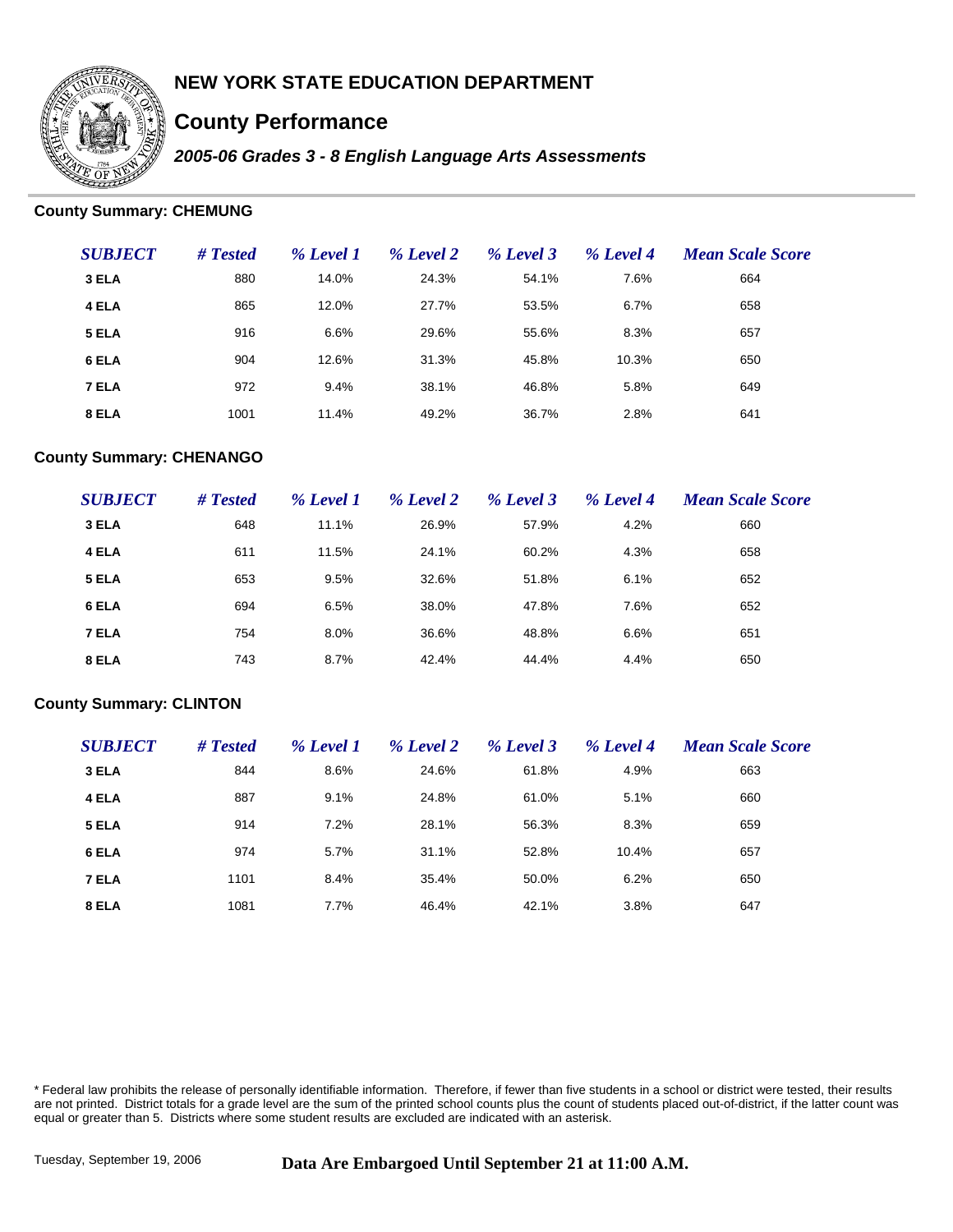

# **County Performance**

*2005-06 Grades 3 - 8 English Language Arts Assessments*

#### **County Summary: COLUMBIA**

| <b>SUBJECT</b> | # Tested | % Level 1 | % Level 2 | % Level 3 | % Level 4 | <b>Mean Scale Score</b> |
|----------------|----------|-----------|-----------|-----------|-----------|-------------------------|
| 3 ELA          | 623      | 10.0%     | 22.3%     | 62.4%     | 5.3%      | 664                     |
| 4 ELA          | 569      | 12.3%     | 23.2%     | 58.3%     | 6.2%      | 660                     |
| 5 ELA          | 661      | 6.4%      | 28.6%     | 55.4%     | 9.7%      | 659                     |
| 6 ELA          | 667      | 8.5%      | 30.3%     | 51.1%     | 10.0%     | 655                     |
| 7 ELA          | 687      | 6.7%      | 35.8%     | 49.8%     | 7.7%      | 653                     |
| 8 ELA          | 734      | 9.1%      | 44.3%     | 43.2%     | 3.4%      | 648                     |

### **County Summary: CORTLAND**

| <b>SUBJECT</b> | # Tested | % Level 1 | % Level 2 | % Level 3 | % Level 4 | <b>Mean Scale Score</b> |
|----------------|----------|-----------|-----------|-----------|-----------|-------------------------|
| 3 ELA          | 525      | 9.1%      | 24.2%     | 62.1%     | 4.6%      | 663                     |
| 4 ELA          | 523      | 9.6%      | 18.9%     | 66.5%     | 5.0%      | 663                     |
| 5 ELA          | 529      | 3.8%      | 31.2%     | 55.4%     | 9.6%      | 661                     |
| 6 ELA          | 570      | 8.2%      | 36.8%     | 46.3%     | 8.6%      | 651                     |
| 7 ELA          | 607      | 10.9%     | 33.1%     | 48.8%     | 7.2%      | 649                     |
| 8 ELA          | 645      | 13.6%     | 41.1%     | 41.1%     | 4.2%      | 646                     |

#### **County Summary: DELAWARE**

| <b>SUBJECT</b> | # Tested | % Level 1 | % Level 2 | % Level 3 | % Level 4 | <b>Mean Scale Score</b> |
|----------------|----------|-----------|-----------|-----------|-----------|-------------------------|
| 3 ELA          | 444      | 11.9%     | 27.0%     | 56.3%     | 4.7%      | 661                     |
| 4 ELA          | 452      | 13.7%     | 27.9%     | 54.9%     | 3.5%      | 653                     |
| 5 ELA          | 451      | 8.2%      | 28.4%     | 54.3%     | 9.1%      | 657                     |
| 6 ELA          | 500      | 6.8%      | 33.8%     | 50.0%     | 9.4%      | 654                     |
| 7 ELA          | 579      | 11.1%     | 35.4%     | 49.4%     | 4.1%      | 647                     |
| 8 ELA          | 561      | 7.8%      | 41.4%     | 45.8%     | 5.0%      | 651                     |

\* Federal law prohibits the release of personally identifiable information. Therefore, if fewer than five students in a school or district were tested, their results are not printed. District totals for a grade level are the sum of the printed school counts plus the count of students placed out-of-district, if the latter count was equal or greater than 5. Districts where some student results are excluded are indicated with an asterisk.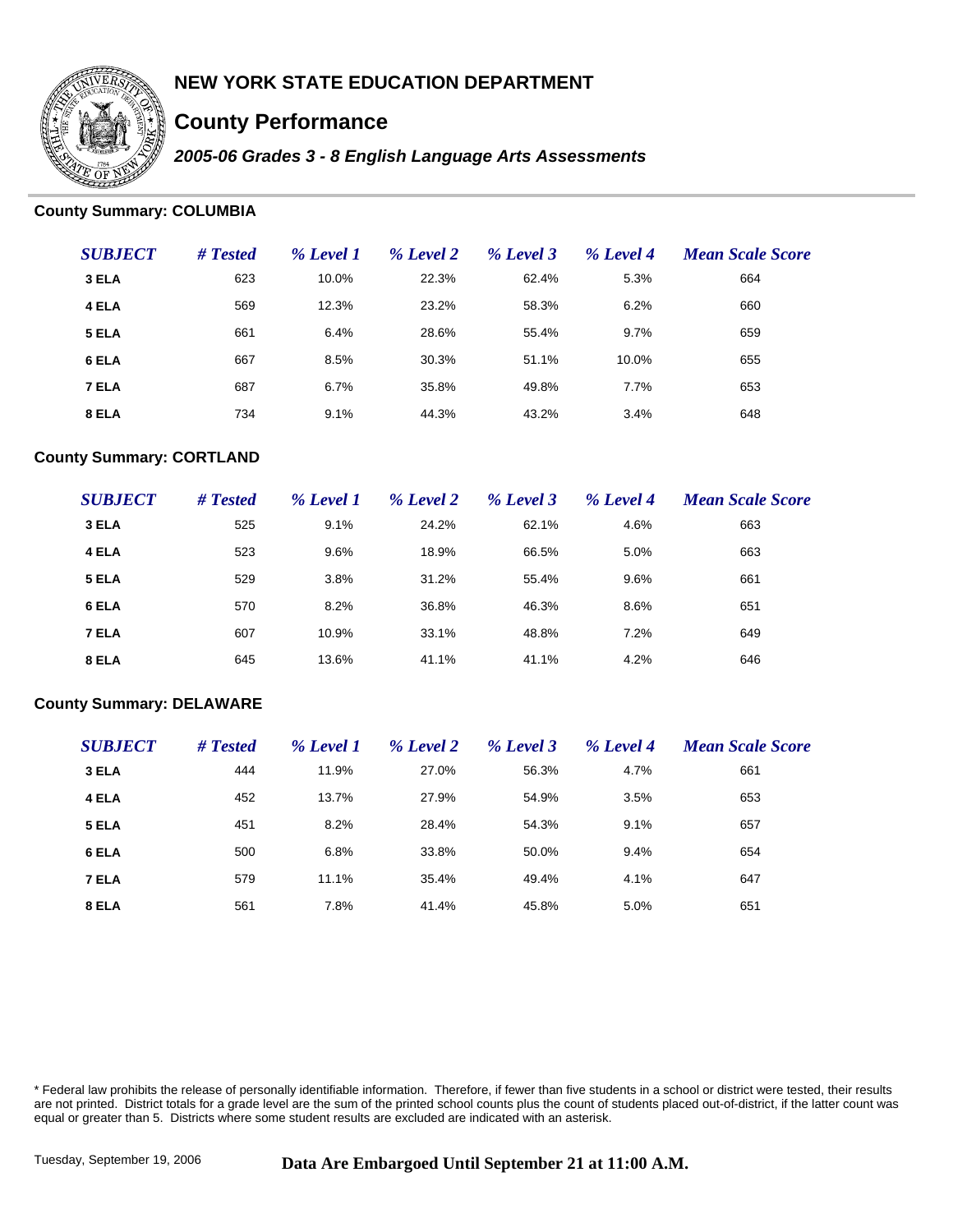

# **County Performance**

*2005-06 Grades 3 - 8 English Language Arts Assessments*

### **County Summary: DUTCHESS**

| <b>SUBJECT</b> | # Tested | % Level 1 | % Level 2 | % Level 3 | % Level 4 | <b>Mean Scale Score</b> |
|----------------|----------|-----------|-----------|-----------|-----------|-------------------------|
| 3 ELA          | 3497     | 6.8%      | 22.2%     | 63.5%     | 7.4%      | 671                     |
| 4 ELA          | 3447     | 7.3%      | 17.3%     | 65.0%     | 10.3%     | 671                     |
| 5 ELA          | 3627     | 5.1%      | 22.8%     | 60.7%     | 11.4%     | 665                     |
| 6 ELA          | 3528     | 6.1%      | 27.6%     | 54.2%     | 12.1%     | 661                     |
| 7 ELA          | 3852     | 6.2%      | 30.7%     | 52.5%     | 10.6%     | 658                     |
| 8 ELA          | 3847     | 6.6%      | 39.5%     | 48.6%     | 5.3%      | 654                     |

### **County Summary: ERIE**

| <b>SUBJECT</b> | # Tested | % Level 1 | % Level 2 | % Level 3 | % Level 4 | <b>Mean Scale Score</b> |
|----------------|----------|-----------|-----------|-----------|-----------|-------------------------|
| 3 ELA          | 9404     | 10.1%     | 22.7%     | 60.1%     | 7.1%      | 667                     |
| 4 ELA          | 9622     | 11.1%     | 22.6%     | 57.8%     | 8.5%      | 664                     |
| 5 ELA          | 9831     | 8.4%      | 24.7%     | 54.0%     | 12.9%     | 661                     |
| 6 ELA          | 10314    | 8.2%      | 30.1%     | 49.6%     | 12.1%     | 657                     |
| 7 ELA          | 11038    | 9.2%      | 33.1%     | 49.3%     | 8.4%      | 652                     |
| 8 ELA          | 12303    | 10.8%     | 40.9%     | 43.7%     | 4.6%      | 648                     |

#### **County Summary: ESSEX**

| <b>SUBJECT</b> | # Tested | % Level 1 | % Level 2 | % Level 3 | % Level 4 | <b>Mean Scale Score</b> |
|----------------|----------|-----------|-----------|-----------|-----------|-------------------------|
| 3 ELA          | 332      | 9.6%      | 23.2%     | 64.2%     | 3.0%      | 663                     |
| 4 ELA          | 288      | 7.6%      | 20.8%     | 67.7%     | 3.8%      | 665                     |
| 5 ELA          | 326      | 6.4%      | 31.0%     | 54.3%     | 8.3%      | 656                     |
| 6 ELA          | 368      | 6.0%      | 26.6%     | 57.3%     | 10.1%     | 658                     |
| 7 ELA          | 345      | 7.5%      | 37.4%     | 48.4%     | 6.7%      | 651                     |
| 8 ELA          | 347      | 8.4%      | 47.3%     | 40.6%     | 3.7%      | 646                     |

\* Federal law prohibits the release of personally identifiable information. Therefore, if fewer than five students in a school or district were tested, their results are not printed. District totals for a grade level are the sum of the printed school counts plus the count of students placed out-of-district, if the latter count was equal or greater than 5. Districts where some student results are excluded are indicated with an asterisk.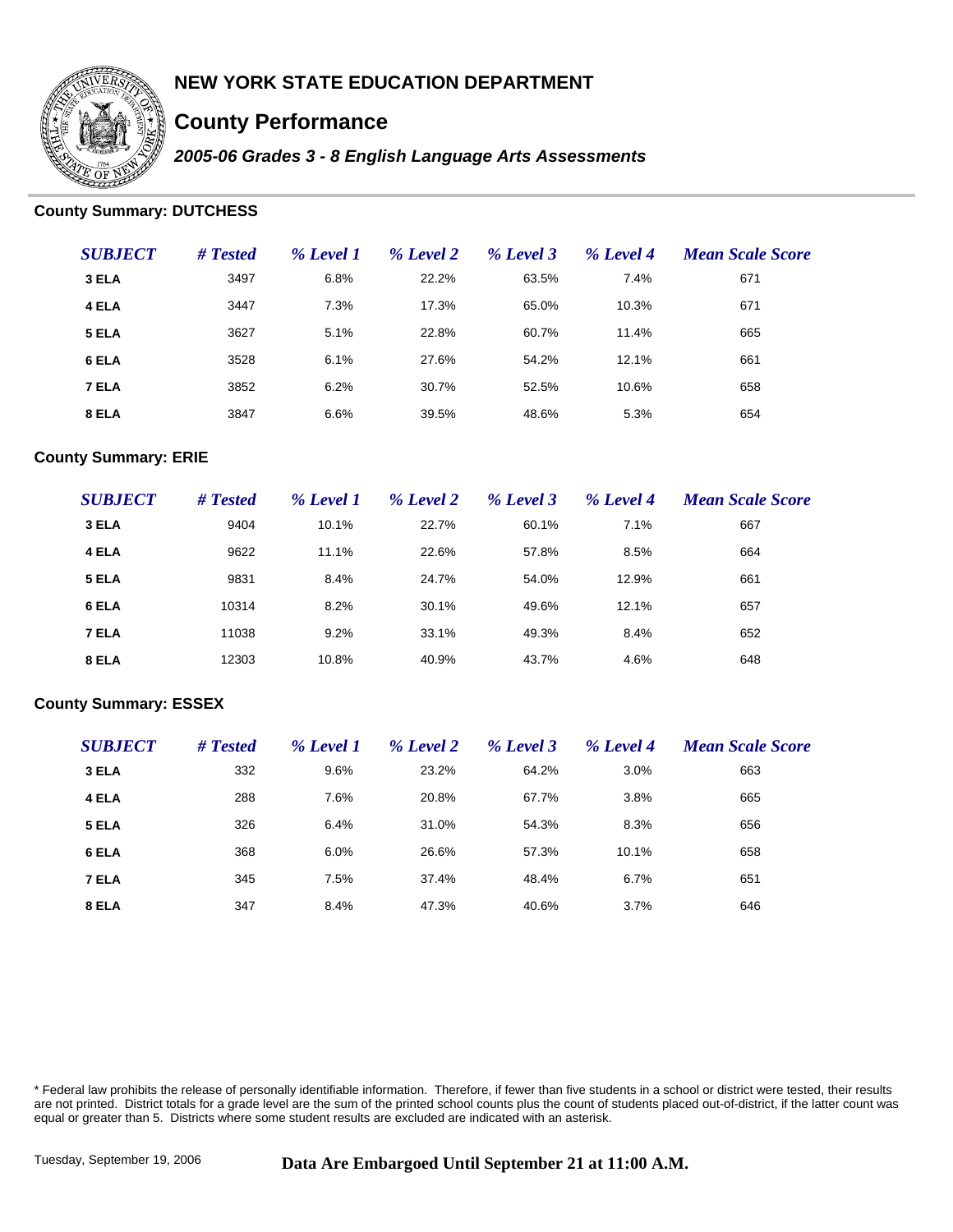

# **County Performance**

*2005-06 Grades 3 - 8 English Language Arts Assessments*

### **County Summary: FRANKLIN**

| <b>SUBJECT</b> | # Tested | % Level 1 | % Level 2 | % Level 3 | % Level 4 | <b>Mean Scale Score</b> |
|----------------|----------|-----------|-----------|-----------|-----------|-------------------------|
| 3 ELA          | 552      | 12.9%     | 27.9%     | 56.5%     | 2.7%      | 657                     |
| 4 ELA          | 618      | 14.2%     | 31.2%     | 49.2%     | 5.3%      | 652                     |
| 5 ELA          | 604      | 8.4%      | 29.5%     | 53.5%     | 8.6%      | 656                     |
| 6 ELA          | 694      | 9.1%      | 37.3%     | 47.0%     | 6.6%      | 648                     |
| 7 ELA          | 711      | 8.6%      | 36.8%     | 49.2%     | 5.3%      | 648                     |
| 8 ELA          | 648      | 9.1%      | 47.7%     | 39.2%     | 4.0%      | 646                     |

### **County Summary: FULTON**

| <b>SUBJECT</b> | # Tested | % Level 1 | % Level 2 | % Level 3 | % Level 4 | <b>Mean Scale Score</b> |
|----------------|----------|-----------|-----------|-----------|-----------|-------------------------|
| 3 ELA          | 655      | 9.3%      | 31.1%     | 55.9%     | 3.7%      | 660                     |
| 4 ELA          | 677      | 11.1%     | 29.4%     | 54.9%     | 4.6%      | 656                     |
| 5 ELA          | 701      | 19.7%     | 23.7%     | 48.9%     | 7.7%      | 643                     |
| 6 ELA          | 733      | 7.4%      | 34.8%     | 50.2%     | 7.6%      | 653                     |
| 7 ELA          | 735      | 7.5%      | 39.2%     | 48.4%     | 4.9%      | 649                     |
| 8 ELA          | 801      | 8.2%      | 39.7%     | 45.8%     | 6.2%      | 653                     |

#### **County Summary: GENESEE**

| <b>SUBJECT</b> | # Tested | % Level 1 | % Level 2 | % Level 3 | % Level 4 | <b>Mean Scale Score</b> |
|----------------|----------|-----------|-----------|-----------|-----------|-------------------------|
| 3 ELA          | 670      | 4.8%      | 20.4%     | 68.4%     | 6.4%      | 672                     |
| 4 ELA          | 665      | 7.1%      | 22.7%     | 62.9%     | 7.4%      | 667                     |
| 5 ELA          | 731      | 4.8%      | 23.3%     | 60.3%     | 11.6%     | 665                     |
| 6 ELA          | 746      | 6.0%      | 29.4%     | 53.9%     | 10.7%     | 660                     |
| 7 ELA          | 784      | 4.3%      | 31.4%     | 57.4%     | 6.9%      | 658                     |
| 8 ELA          | 844      | 8.1%      | 39.2%     | 49.1%     | 3.7%      | 652                     |

\* Federal law prohibits the release of personally identifiable information. Therefore, if fewer than five students in a school or district were tested, their results are not printed. District totals for a grade level are the sum of the printed school counts plus the count of students placed out-of-district, if the latter count was equal or greater than 5. Districts where some student results are excluded are indicated with an asterisk.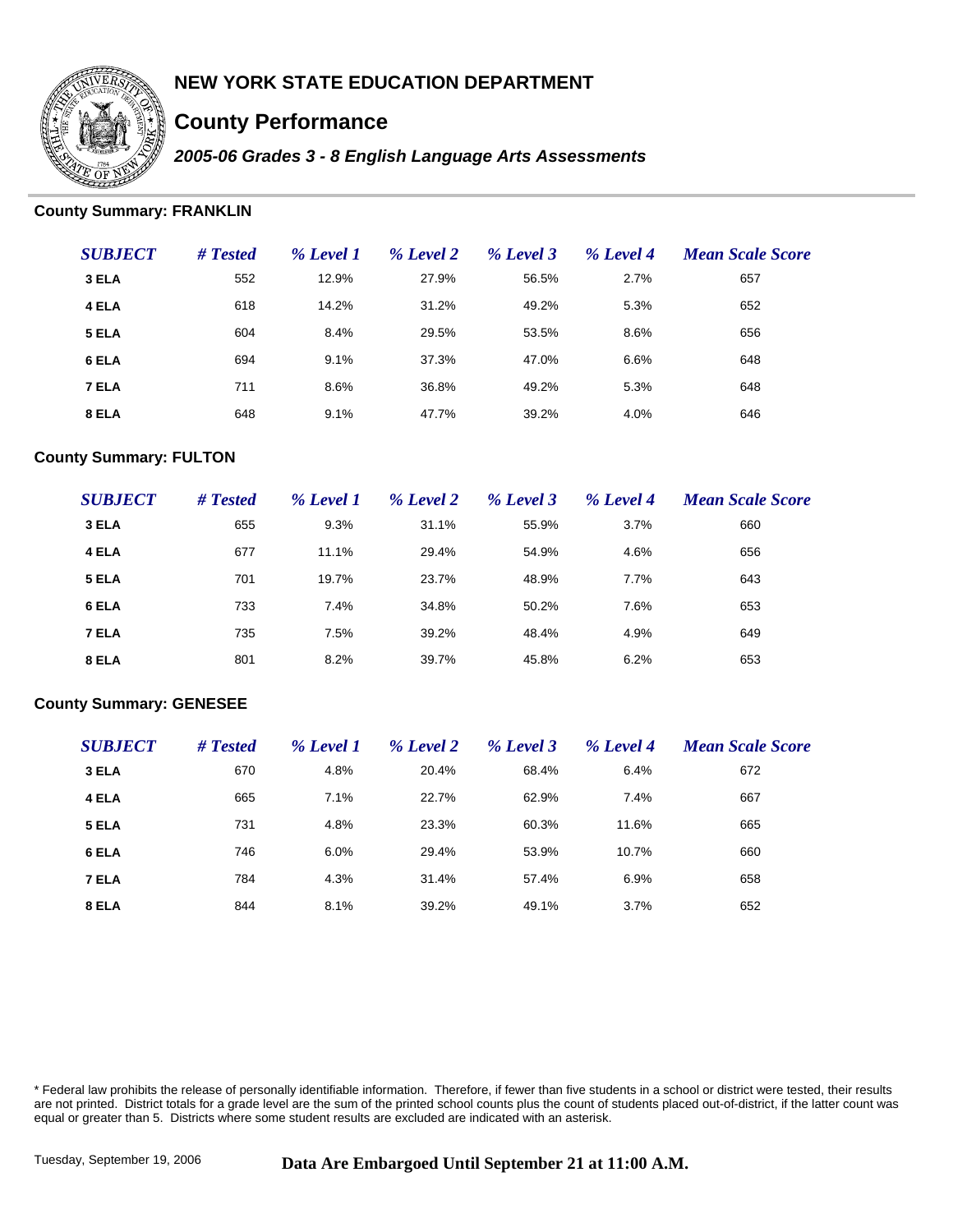

# **County Performance**

*2005-06 Grades 3 - 8 English Language Arts Assessments*

### **County Summary: GREENE**

| <b>SUBJECT</b> | # Tested | % Level 1 | % Level 2 | % Level 3 | % Level 4 | <b>Mean Scale Score</b> |
|----------------|----------|-----------|-----------|-----------|-----------|-------------------------|
| 3 ELA          | 524      | 10.9%     | 26.3%     | 58.8%     | 4.0%      | 661                     |
| 4 ELA          | 557      | 11.0%     | 27.1%     | 57.3%     | 4.7%      | 657                     |
| 5 ELA          | 552      | 6.2%      | 27.7%     | 58.3%     | 7.8%      | 659                     |
| 6 ELA          | 602      | 8.8%      | 37.2%     | 47.0%     | 7.0%      | 651                     |
| 7 ELA          | 636      | 7.9%      | 37.4%     | 50.0%     | 4.7%      | 650                     |
| 8 ELA          | 618      | 8.6%      | 43.2%     | 44.0%     | 4.2%      | 650                     |

### **County Summary: HAMILTON**

| <b>SUBJECT</b> | # Tested | % Level 1 | % Level 2 | % Level 3 | % Level 4 | <b>Mean Scale Score</b> |
|----------------|----------|-----------|-----------|-----------|-----------|-------------------------|
| 3 ELA          | 42       | 2.4%      | 23.8%     | 71.4%     | 2.4%      | 667                     |
| 4 ELA          | 39       | 5.1%      | 23.1%     | 66.7%     | 5.1%      | 670                     |
| 5 ELA          | 51       | 0.0%      | 9.8%      | 72.5%     | 17.6%     | 682                     |
| 6 ELA          | 38       | 5.3%      | 36.8%     | 44.7%     | 13.2%     | 661                     |
| 7 ELA          | 48       | 0.0%      | 47.9%     | 52.1%     | 0.0%      | 653                     |
| 8 ELA          | 48       | 0.0%      | 27.1%     | 70.8%     | 2.1%      | 668                     |

#### **County Summary: HERKIMER**

| <b>SUBJECT</b> | # Tested | % Level 1 | % Level 2 | % Level 3 | % Level 4 | <b>Mean Scale Score</b> |
|----------------|----------|-----------|-----------|-----------|-----------|-------------------------|
| 3 ELA          | 721      | 7.2%      | 27.3%     | 61.7%     | 3.7%      | 664                     |
| 4 ELA          | 747      | 9.1%      | 21.8%     | 60.9%     | 8.2%      | 664                     |
| 5 ELA          | 781      | 6.0%      | 25.9%     | 57.6%     | 10.5%     | 660                     |
| 6 ELA          | 869      | 6.4%      | 29.6%     | 52.2%     | 11.7%     | 659                     |
| 7 ELA          | 844      | 6.6%      | 38.7%     | 50.1%     | 4.5%      | 650                     |
| 8 ELA          | 888      | 7.5%      | 45.9%     | 43.5%     | 3.0%      | 649                     |

\* Federal law prohibits the release of personally identifiable information. Therefore, if fewer than five students in a school or district were tested, their results are not printed. District totals for a grade level are the sum of the printed school counts plus the count of students placed out-of-district, if the latter count was equal or greater than 5. Districts where some student results are excluded are indicated with an asterisk.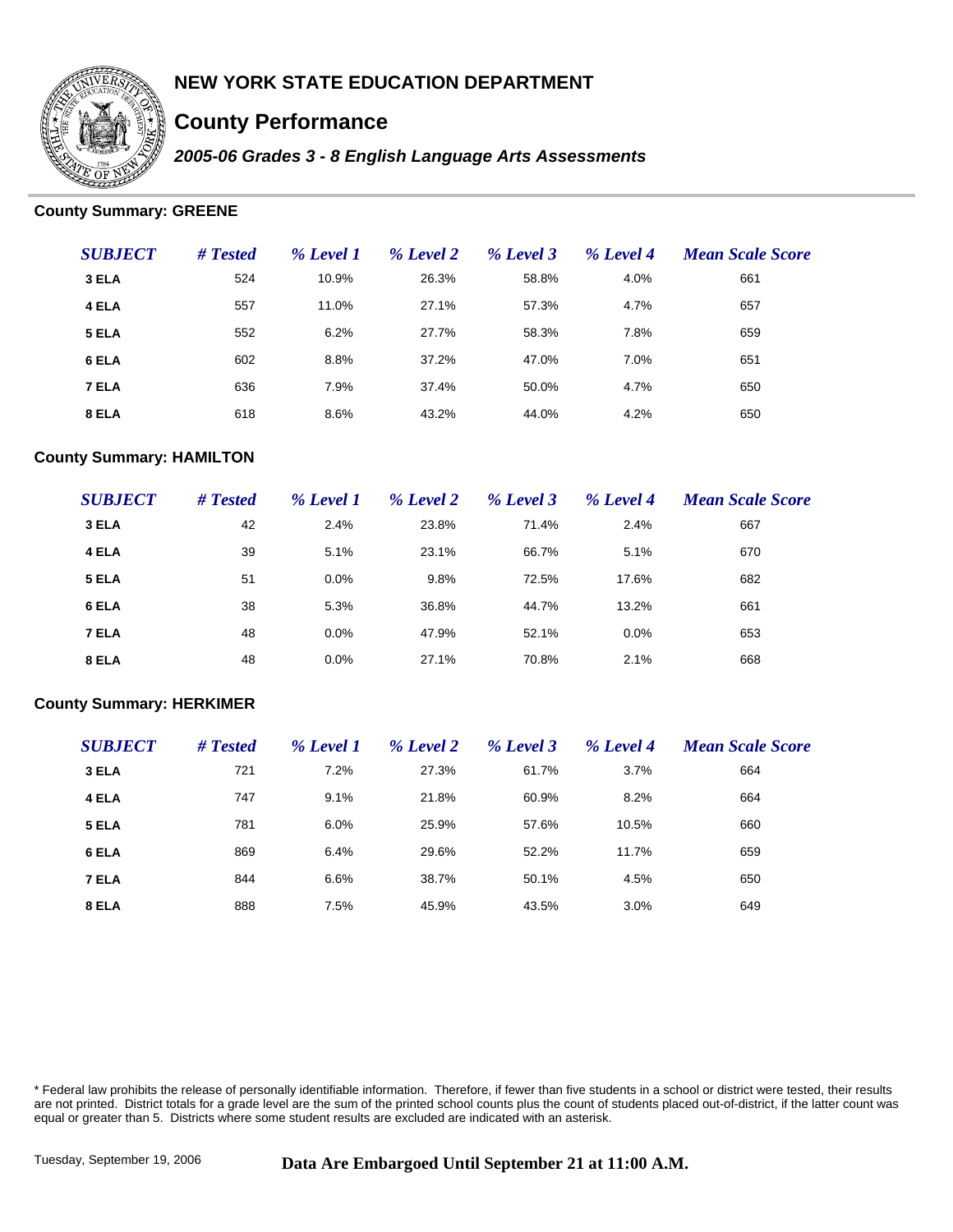

# **County Performance**

*2005-06 Grades 3 - 8 English Language Arts Assessments*

### **County Summary: JEFFERSON**

| <b>SUBJECT</b> | # Tested | % Level 1 | % Level 2 | % Level 3 | % Level 4 | <b>Mean Scale Score</b> |
|----------------|----------|-----------|-----------|-----------|-----------|-------------------------|
| 3 ELA          | 1393     | 9.2%      | 22.2%     | 63.2%     | 5.4%      | 667                     |
| 4 ELA          | 1354     | 8.8%      | 24.9%     | 61.1%     | 5.2%      | 662                     |
| 5 ELA          | 1395     | 5.4%      | 26.4%     | 58.7%     | 9.5%      | 661                     |
| 6 ELA          | 1405     | 7.1%      | 30.7%     | 51.7%     | 10.5%     | 656                     |
| 7 ELA          | 1466     | 6.2%      | 36.2%     | 50.7%     | 6.9%      | 653                     |
| 8 ELA          | 1418     | 5.5%      | 45.3%     | 45.1%     | 4.1%      | 652                     |

### **County Summary: LEWIS**

| <b>SUBJECT</b> | # Tested | % Level 1 | % Level 2 | % Level 3 | % Level 4 | <b>Mean Scale Score</b> |
|----------------|----------|-----------|-----------|-----------|-----------|-------------------------|
| 3 ELA          | 325      | 6.2%      | 22.2%     | 64.6%     | 7.1%      | 671                     |
| 4 ELA          | 339      | 11.8%     | 23.9%     | 59.0%     | 5.3%      | 660                     |
| 5 ELA          | 335      | 5.7%      | 26.0%     | 60.0%     | 8.4%      | 661                     |
| 6 ELA          | 381      | 6.6%      | 32.0%     | 48.8%     | 12.6%     | 658                     |
| 7 ELA          | 330      | 7.0%      | 33.0%     | 51.2%     | 8.8%      | 655                     |
| 8 ELA          | 357      | 5.0%      | 37.0%     | 52.9%     | 5.0%      | 657                     |

#### **County Summary: LIVINGSTON**

| <b>SUBJECT</b> | # Tested | % Level 1 | % Level 2 | % Level 3 | % Level 4 | <b>Mean Scale Score</b> |
|----------------|----------|-----------|-----------|-----------|-----------|-------------------------|
| 3 ELA          | 635      | 7.7%      | 24.1%     | 60.9%     | 7.2%      | 668                     |
| 4 ELA          | 670      | 8.8%      | 19.7%     | 66.4%     | 5.1%      | 665                     |
| 5 ELA          | 668      | 6.1%      | 27.8%     | 54.5%     | 11.5%     | 662                     |
| 6 ELA          | 713      | 5.2%      | 28.2%     | 52.7%     | 13.9%     | 662                     |
| 7 ELA          | 789      | 5.2%      | 36.9%     | 49.7%     | 8.2%      | 656                     |
| 8 ELA          | 766      | 5.9%      | 39.7%     | 49.0%     | 5.5%      | 656                     |

\* Federal law prohibits the release of personally identifiable information. Therefore, if fewer than five students in a school or district were tested, their results are not printed. District totals for a grade level are the sum of the printed school counts plus the count of students placed out-of-district, if the latter count was equal or greater than 5. Districts where some student results are excluded are indicated with an asterisk.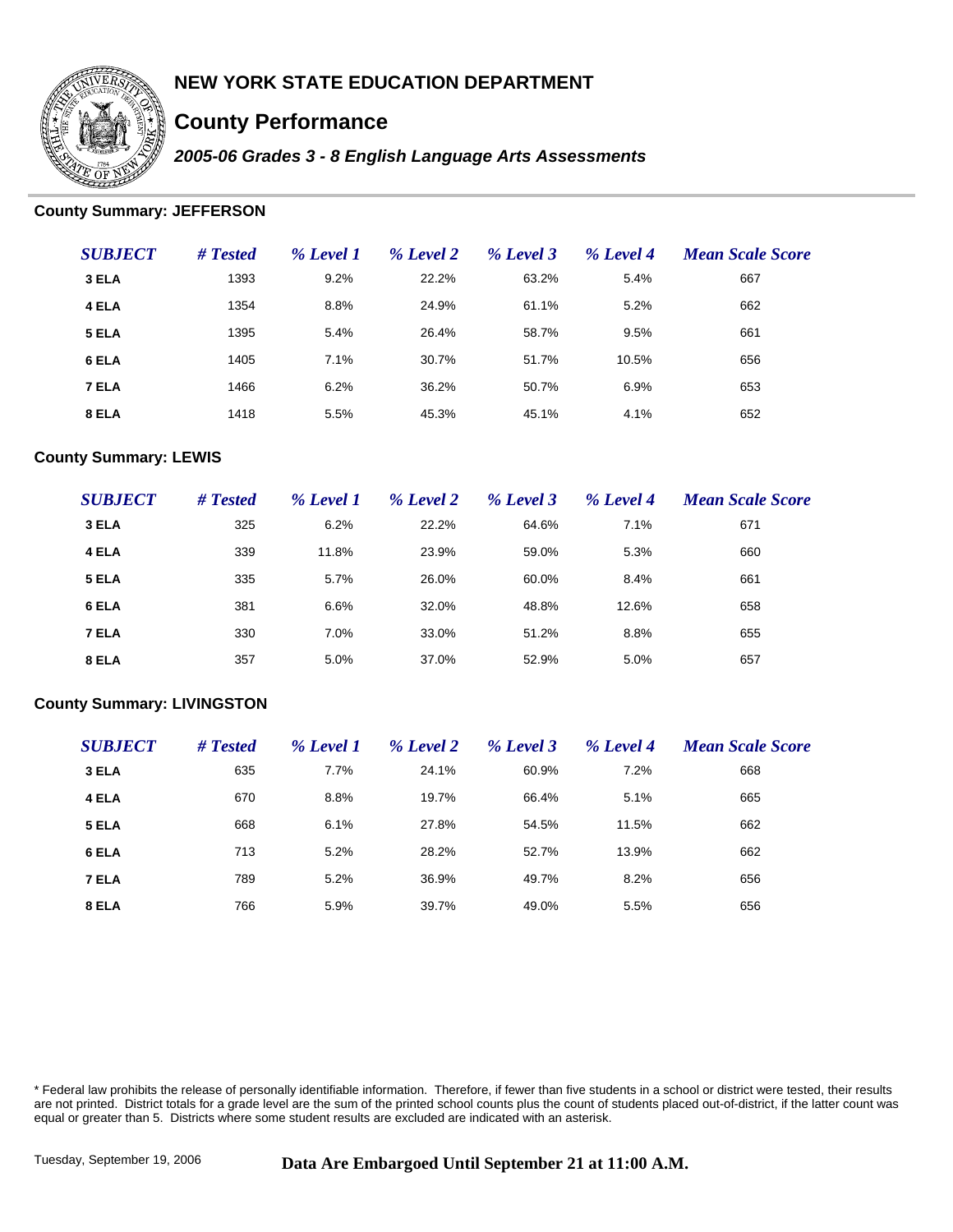

# **County Performance**

*2005-06 Grades 3 - 8 English Language Arts Assessments*

### **County Summary: MADISON**

| <b>SUBJECT</b> | # Tested | % Level 1 | % Level 2 | % Level 3 | % Level 4 | <b>Mean Scale Score</b> |
|----------------|----------|-----------|-----------|-----------|-----------|-------------------------|
| 3 ELA          | 888      | 9.1%      | 21.7%     | 62.2%     | 7.0%      | 669                     |
| 4 ELA          | 868      | 9.0%      | 22.4%     | 59.9%     | 8.8%      | 664                     |
| 5 ELA          | 849      | 3.3%      | 24.5%     | 57.1%     | 15.1%     | 669                     |
| 6 ELA          | 885      | 5.2%      | 26.9%     | 54.4%     | 13.6%     | 663                     |
| 7 ELA          | 950      | 6.0%      | 31.9%     | 53.6%     | 8.5%      | 657                     |
| 8 ELA          | 953      | 5.9%      | 38.1%     | 51.2%     | 4.8%      | 655                     |

### **County Summary: MONROE**

| <b>SUBJECT</b> | # Tested | % Level 1 | % Level 2 | % Level 3 | % Level 4 | <b>Mean Scale Score</b> |
|----------------|----------|-----------|-----------|-----------|-----------|-------------------------|
| 3 ELA          | 8101     | 7.5%      | 23.0%     | 62.3%     | 7.2%      | 670                     |
| 4 ELA          | 8109     | 8.1%      | 20.0%     | 63.3%     | 8.6%      | 668                     |
| 5 ELA          | 8763     | 6.0%      | 24.6%     | 56.0%     | 13.4%     | 665                     |
| 6 ELA          | 9045     | 5.9%      | 29.3%     | 52.4%     | 12.3%     | 660                     |
| 7 ELA          | 10000    | 7.7%      | 33.3%     | 49.3%     | 9.7%      | 655                     |
| 8 ELA          | 9444     | 8.0%      | 38.9%     | 47.1%     | 6.0%      | 654                     |

#### **County Summary: MONTGOMERY**

| <b>SUBJECT</b> | # Tested | % Level 1 | % Level 2 | % Level 3 | % Level 4 | <b>Mean Scale Score</b> |
|----------------|----------|-----------|-----------|-----------|-----------|-------------------------|
| 3 ELA          | 525      | 9.1%      | 27.6%     | 57.5%     | 5.7%      | 663                     |
| 4 ELA          | 531      | 15.1%     | 28.2%     | 51.6%     | 5.1%      | 654                     |
| 5 ELA          | 560      | 7.7%      | 28.0%     | 55.5%     | 8.8%      | 658                     |
| 6 ELA          | 566      | 10.2%     | 35.0%     | 46.1%     | 8.7%      | 648                     |
| 7 ELA          | 600      | 9.8%      | 38.2%     | 47.0%     | 5.0%      | 647                     |
| 8 ELA          | 638      | 12.7%     | 45.1%     | 37.6%     | 4.5%      | 645                     |

\* Federal law prohibits the release of personally identifiable information. Therefore, if fewer than five students in a school or district were tested, their results are not printed. District totals for a grade level are the sum of the printed school counts plus the count of students placed out-of-district, if the latter count was equal or greater than 5. Districts where some student results are excluded are indicated with an asterisk.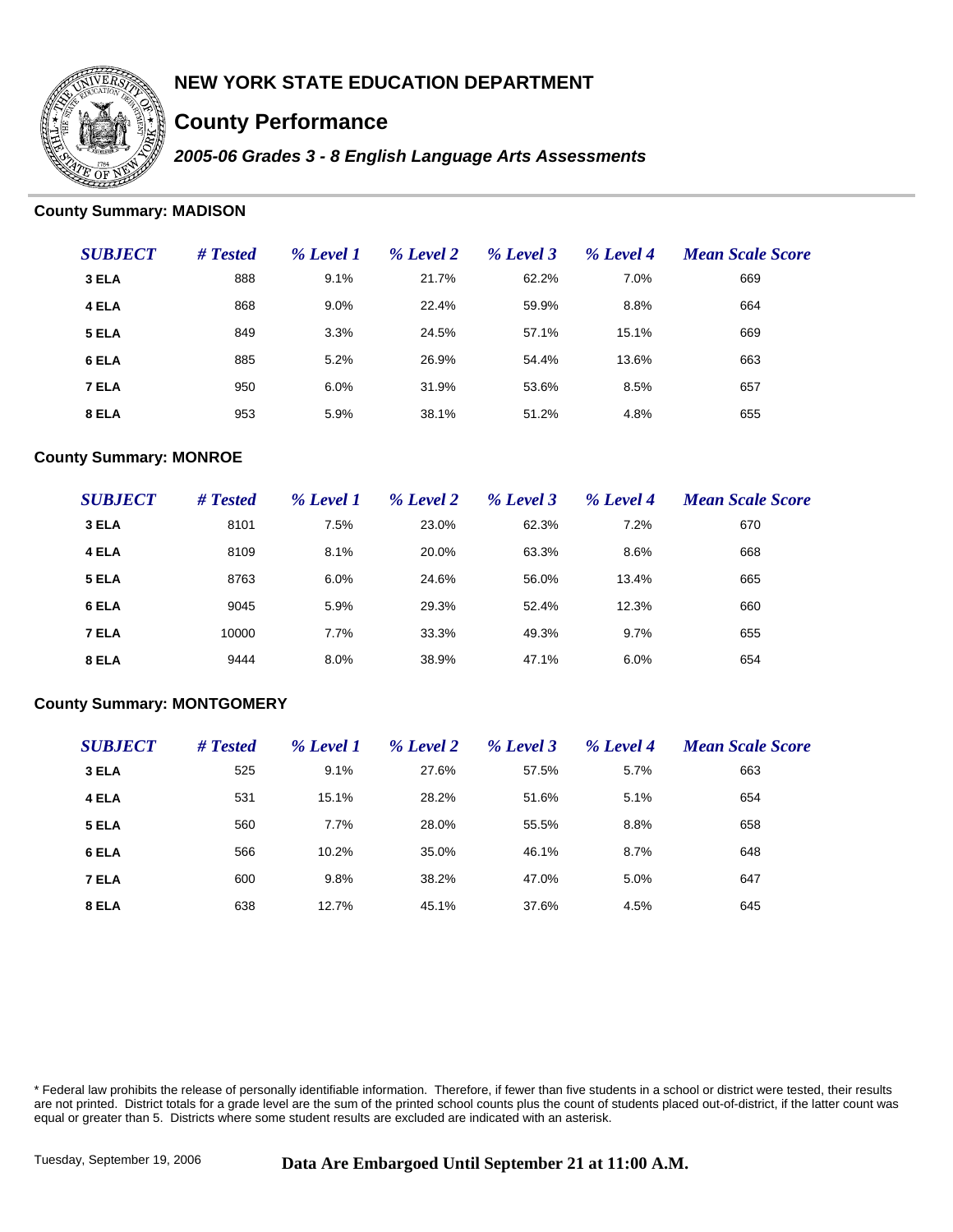

# **County Performance**

*2005-06 Grades 3 - 8 English Language Arts Assessments*

### **County Summary: NASSAU**

| <b>SUBJECT</b> | # Tested | % Level 1 | % Level 2 | % Level 3 | % Level 4 | <b>Mean Scale Score</b> |
|----------------|----------|-----------|-----------|-----------|-----------|-------------------------|
| 3 ELA          | 14576    | 2.8%      | 12.5%     | 71.4%     | 13.2%     | 687                     |
| 4 ELA          | 15313    | 2.7%      | 10.2%     | 69.3%     | 17.8%     | 686                     |
| 5 ELA          | 15761    | 1.8%      | 13.8%     | 62.6%     | 21.8%     | 681                     |
| 6 ELA          | 16080    | 3.0%      | 18.6%     | 56.9%     | 21.4%     | 674                     |
| 7 ELA          | 16123    | 3.5%      | 23.5%     | 59.6%     | 13.4%     | 668                     |
| 8 ELA          | 16358    | 3.9%      | 26.4%     | 60.9%     | 8.8%      | 668                     |

#### **County Summary: NYC CENTRAL OFFICE**

| <b>SUBJECT</b> | # Tested | % Level 1 | % Level 2 | % Level 3 | % Level 4 | <b>Mean Scale Score</b> |
|----------------|----------|-----------|-----------|-----------|-----------|-------------------------|
| 3 ELA          | 791      | 64.1%     | 20.5%     | 15.0%     | 0.4%      | 604                     |
| 4 ELA          | 857      | 62.3%     | 22.2%     | 14.2%     | 1.3%      | 593                     |
| 5 ELA          | 863      | 50.9%     | 31.3%     | 14.3%     | 3.6%      | 603                     |
| 6 ELA          | 845      | 56.6%     | 37.0%     | 6.4%      | 0.0%      | 589                     |
| 7 ELA          | 828      | 54.7%     | 37.3%     | 7.7%      | 0.2%      | 587                     |
| 8 ELA          | 756      | 59.7%     | 33.5%     | 6.7%      | 0.1%      | 587                     |

#### **County Summary: MANHATTAN**

| <b>SUBJECT</b> | # Tested | % Level 1 | % Level 2 | % Level 3 | % Level 4 | <b>Mean Scale Score</b> |
|----------------|----------|-----------|-----------|-----------|-----------|-------------------------|
| 3 ELA          | 7813     | 11.1%     | 26.8%     | 56.5%     | 5.5%      | 662                     |
| 4 ELA          | 8329     | 11.7%     | 31.0%     | 52.0%     | 5.3%      | 656                     |
| 5 ELA          | 9238     | 8.5%      | 35.7%     | 45.3%     | 10.5%     | 655                     |
| 6 ELA          | 9532     | 9.3%      | 42.8%     | 40.4%     | 7.6%      | 647                     |
| 7 ELA          | 9847     | 11.6%     | 45.7%     | 37.0%     | 5.6%      | 642                     |
| 8 ELA          | 9674     | 13.7%     | 49.6%     | 32.9%     | 3.8%      | 640                     |

\* Federal law prohibits the release of personally identifiable information. Therefore, if fewer than five students in a school or district were tested, their results are not printed. District totals for a grade level are the sum of the printed school counts plus the count of students placed out-of-district, if the latter count was equal or greater than 5. Districts where some student results are excluded are indicated with an asterisk.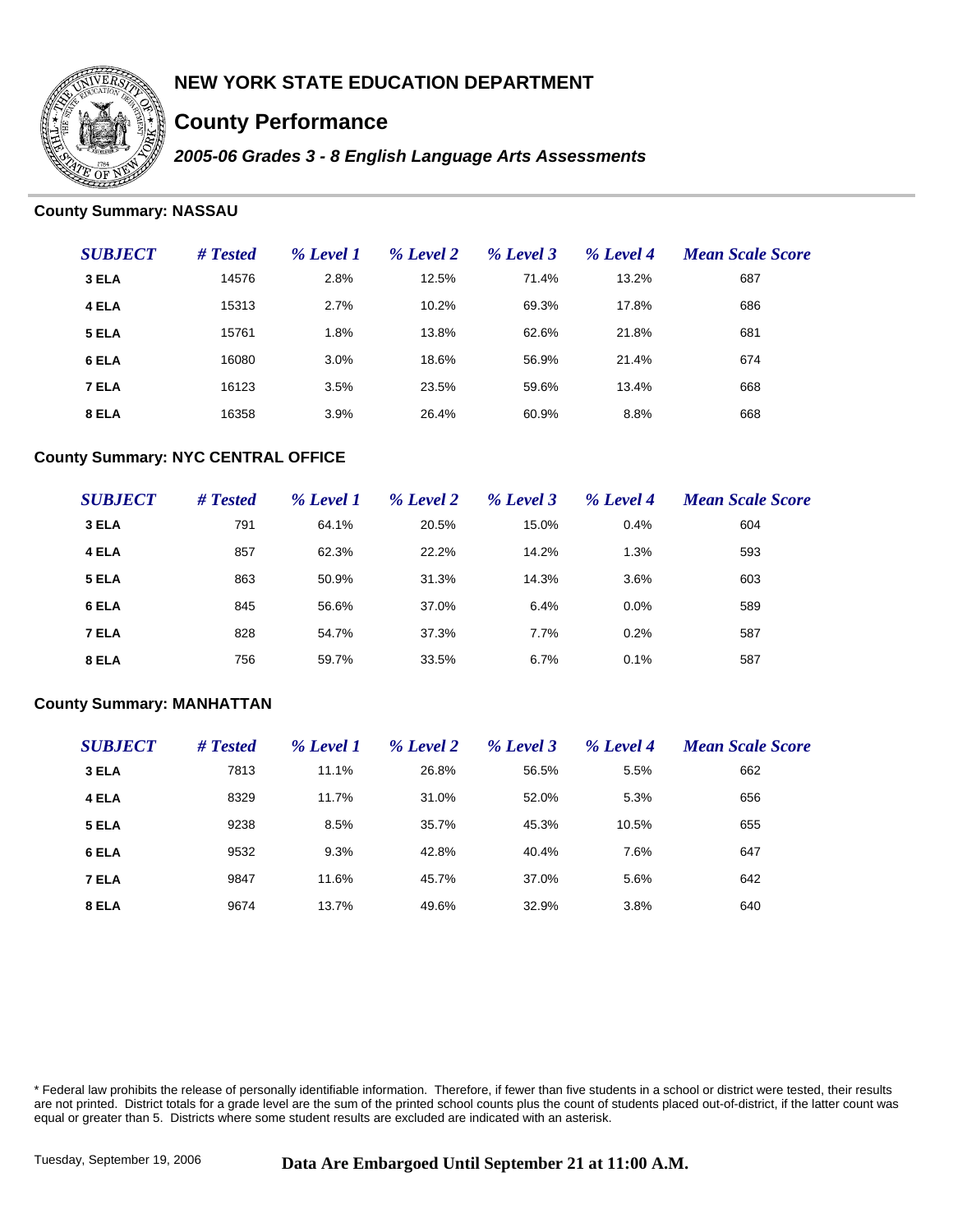

# **County Performance**

*2005-06 Grades 3 - 8 English Language Arts Assessments*

### **County Summary: BRONX**

| <b>SUBJECT</b> | # Tested | % Level 1 | % Level 2 | % Level 3 | % Level 4 | <b>Mean Scale Score</b> |
|----------------|----------|-----------|-----------|-----------|-----------|-------------------------|
| 3 ELA          | 13625    | 16.1%     | 33.6%     | 47.8%     | 2.5%      | 650                     |
| 4 ELA          | 13802    | 15.9%     | 35.5%     | 45.7%     | 2.9%      | 647                     |
| 5 ELA          | 15281    | 12.1%     | 43.3%     | 41.0%     | 3.6%      | 642                     |
| 6 ELA          | 14937    | 12.8%     | 48.9%     | 35.1%     | 3.2%      | 637                     |
| 7 ELA          | 15626    | 15.2%     | 52.2%     | 30.2%     | 2.3%      | 632                     |
| 8 ELA          | 15635    | 17.8%     | 55.8%     | 25.3%     | 1.1%      | 630                     |

### **County Summary: BROOKLYN**

| <b>SUBJECT</b> | # Tested | % Level 1 | % Level 2 | % Level 3 | % Level 4 | <b>Mean Scale Score</b> |
|----------------|----------|-----------|-----------|-----------|-----------|-------------------------|
| 3 ELA          | 20048    | 11.8%     | 27.1%     | 55.5%     | 5.6%      | 661                     |
| 4 ELA          | 20746    | 11.5%     | 29.7%     | 52.8%     | $6.0\%$   | 657                     |
| 5 ELA          | 22081    | 8.1%      | 34.9%     | 48.6%     | 8.4%      | 654                     |
| 6 ELA          | 22262    | 10.1%     | 42.1%     | 41.4%     | 6.4%      | 645                     |
| 7 ELA          | 22291    | 11.1%     | 43.8%     | 40.8%     | 4.3%      | 642                     |
| 8 ELA          | 22718    | 13.7%     | 48.7%     | 35.1%     | 2.5%      | 639                     |

#### **County Summary: QUEENS**

| <b>SUBJECT</b> | # Tested | % Level 1 | % Level 2 | % Level 3 | % Level 4 | <b>Mean Scale Score</b> |
|----------------|----------|-----------|-----------|-----------|-----------|-------------------------|
| 3 ELA          | 16084    | 7.0%      | 22.2%     | 64.7%     | 6.1%      | 669                     |
| 4 ELA          | 17214    | 7.4%      | 24.6%     | 59.6%     | 8.3%      | 665                     |
| 5 ELA          | 18638    | 5.9%      | 28.0%     | 54.1%     | 12.0%     | 662                     |
| 6 ELA          | 18301    | 6.7%      | 35.2%     | 47.9%     | 10.2%     | 655                     |
| 7 ELA          | 18329    | 7.5%      | 39.5%     | 46.8%     | 6.2%      | 650                     |
| 8 ELA          | 17957    | 10.8%     | 47.1%     | 38.8%     | 3.3%      | 644                     |

\* Federal law prohibits the release of personally identifiable information. Therefore, if fewer than five students in a school or district were tested, their results are not printed. District totals for a grade level are the sum of the printed school counts plus the count of students placed out-of-district, if the latter count was equal or greater than 5. Districts where some student results are excluded are indicated with an asterisk.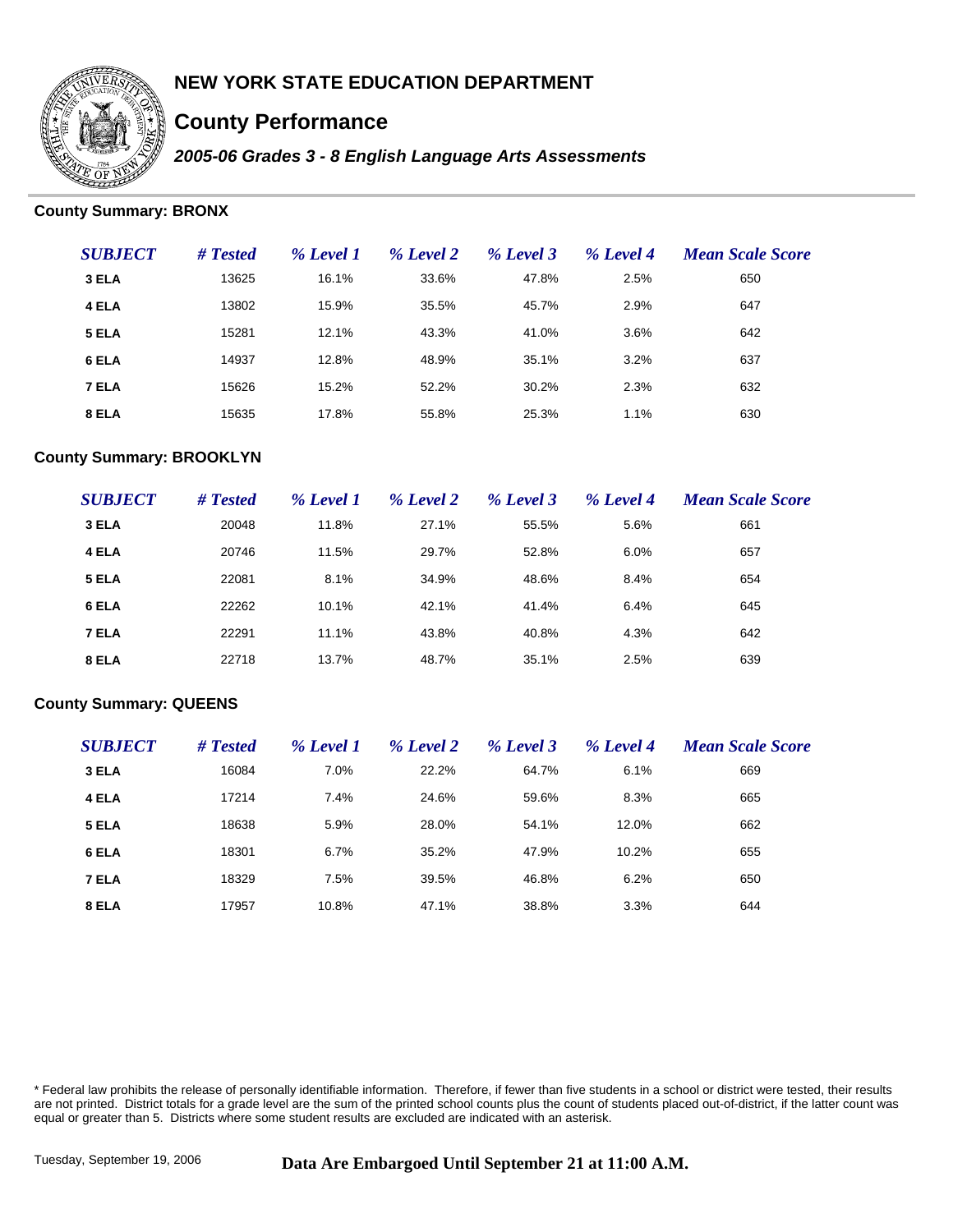

# **County Performance**

*2005-06 Grades 3 - 8 English Language Arts Assessments*

### **County Summary: RICHMOND**

| <b>SUBJECT</b> | # Tested | % Level 1 | % Level 2 | % Level 3 | % Level 4 | <b>Mean Scale Score</b> |
|----------------|----------|-----------|-----------|-----------|-----------|-------------------------|
| 3 ELA          | 3992     | 8.9%      | 20.0%     | 63.1%     | 8.0%      | 671                     |
| 4 ELA          | 4074     | 7.1%      | 23.6%     | 62.2%     | 7.1%      | 665                     |
| 5 ELA          | 4212     | 5.3%      | 24.6%     | 57.9%     | 12.2%     | 665                     |
| 6 ELA          | 4132     | 8.2%      | 34.0%     | 46.9%     | 11.0%     | 654                     |
| 7 ELA          | 4159     | 6.8%      | 37.0%     | 49.1%     | 7.1%      | 653                     |
| 8 ELA          | 4372     | 9.1%      | 41.0%     | 44.6%     | 5.3%      | 651                     |

### **County Summary: NIAGARA**

| <b>SUBJECT</b> | # Tested | % Level 1 | % Level 2 | % Level 3 | % Level 4 | <b>Mean Scale Score</b> |
|----------------|----------|-----------|-----------|-----------|-----------|-------------------------|
| 3 ELA          | 2209     | 6.2%      | 21.0%     | 66.3%     | 6.5%      | 671                     |
| 4 ELA          | 2386     | 7.0%      | 21.3%     | 64.8%     | 6.8%      | 666                     |
| 5 ELA          | 2444     | 5.4%      | 23.8%     | 59.0%     | 11.9%     | 664                     |
| 6 ELA          | 2544     | 5.9%      | 28.5%     | 54.6%     | 11.0%     | 659                     |
| 7 ELA          | 2650     | 6.1%      | 32.9%     | 54.8%     | 6.2%      | 655                     |
| 8 ELA          | 2648     | 4.8%      | 40.3%     | 50.9%     | 4.0%      | 654                     |

#### **County Summary: ONEIDA**

| <b>SUBJECT</b> | # Tested | % Level 1 | % Level 2 | % Level 3 | % Level 4 | <b>Mean Scale Score</b> |
|----------------|----------|-----------|-----------|-----------|-----------|-------------------------|
| 3 ELA          | 2496     | 7.5%      | 23.1%     | 62.9%     | 6.5%      | 668                     |
| 4 ELA          | 2445     | 8.7%      | 22.2%     | 62.1%     | 7.0%      | 666                     |
| 5 ELA          | 2670     | 6.0%      | 26.3%     | 57.5%     | 10.2%     | 661                     |
| 6 ELA          | 2740     | 6.1%      | 33.6%     | 49.4%     | 11.0%     | 657                     |
| 7 ELA          | 2876     | 6.8%      | 35.5%     | 50.7%     | 7.0%      | 653                     |
| 8 ELA          | 2862     | 7.1%      | 39.2%     | 48.7%     | 5.0%      | 654                     |

\* Federal law prohibits the release of personally identifiable information. Therefore, if fewer than five students in a school or district were tested, their results are not printed. District totals for a grade level are the sum of the printed school counts plus the count of students placed out-of-district, if the latter count was equal or greater than 5. Districts where some student results are excluded are indicated with an asterisk.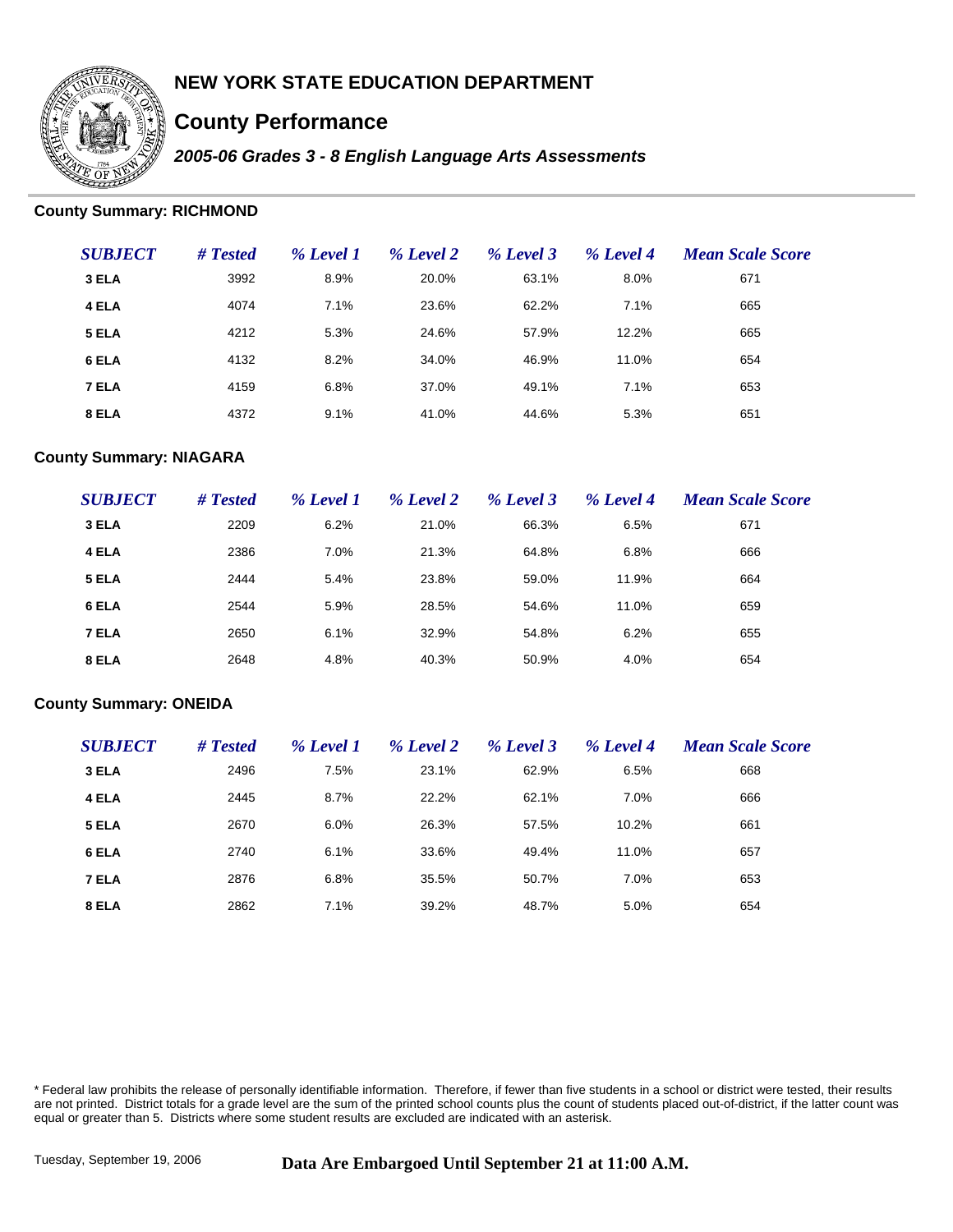

# **County Performance**

*2005-06 Grades 3 - 8 English Language Arts Assessments*

### **County Summary: ONONDAGA**

| <b>SUBJECT</b> | # Tested | % Level 1 | % Level 2 | % Level 3 | % Level 4 | <b>Mean Scale Score</b> |
|----------------|----------|-----------|-----------|-----------|-----------|-------------------------|
| 3 ELA          | 5329     | 11.1%     | 25.0%     | 58.0%     | 5.9%      | 664                     |
| 4 ELA          | 5352     | 10.8%     | 22.4%     | 59.8%     | 7.0%      | 663                     |
| 5 ELA          | 5684     | 9.1%      | 26.8%     | 53.0%     | 11.1%     | 659                     |
| 6 ELA          | 5784     | 7.6%      | 31.4%     | 49.7%     | 11.4%     | 657                     |
| 7 ELA          | 6007     | 8.5%      | 33.3%     | 49.5%     | 8.8%      | 653                     |
| 8 ELA          | 6211     | 10.7%     | 38.9%     | 45.4%     | 5.0%      | 650                     |

### **County Summary: ONTARIO**

| <b>SUBJECT</b> | # Tested | % Level 1 | % Level 2 | % Level 3 | % Level 4 | <b>Mean Scale Score</b> |
|----------------|----------|-----------|-----------|-----------|-----------|-------------------------|
| 3 ELA          | 1253     | 7.1%      | 18.4%     | 67.4%     | 7.1%      | 672                     |
| 4 ELA          | 1257     | 8.4%      | 18.1%     | 65.9%     | 7.6%      | 668                     |
| 5 ELA          | 1342     | 4.6%      | 22.2%     | 59.5%     | 13.7%     | 668                     |
| 6 ELA          | 1356     | 5.4%      | 25.0%     | 56.7%     | 12.9%     | 663                     |
| 7 ELA          | 1521     | 6.0%      | 27.7%     | 57.1%     | 9.1%      | 659                     |
| 8 ELA          | 1450     | 5.8%      | 35.6%     | 53.0%     | 5.7%      | 658                     |

#### **County Summary: ORANGE**

| <b>SUBJECT</b> | # Tested | % Level 1 | % Level 2 | % Level 3 | % Level 4 | <b>Mean Scale Score</b> |
|----------------|----------|-----------|-----------|-----------|-----------|-------------------------|
| 3 ELA          | 4612     | 7.4%      | 22.6%     | 62.6%     | 7.4%      | 670                     |
| 4 ELA          | 4661     | 9.2%      | 21.5%     | 60.7%     | 8.6%      | 666                     |
| 5 ELA          | 4865     | 5.5%      | 25.2%     | 58.1%     | 11.3%     | 664                     |
| 6 ELA          | 4970     | 6.5%      | 30.2%     | 51.2%     | 12.0%     | 659                     |
| 7 ELA          | 5228     | 7.2%      | 33.3%     | 51.8%     | 7.7%      | 654                     |
| 8 ELA          | 5250     | 8.3%      | 39.2%     | 47.9%     | 4.6%      | 652                     |

\* Federal law prohibits the release of personally identifiable information. Therefore, if fewer than five students in a school or district were tested, their results are not printed. District totals for a grade level are the sum of the printed school counts plus the count of students placed out-of-district, if the latter count was equal or greater than 5. Districts where some student results are excluded are indicated with an asterisk.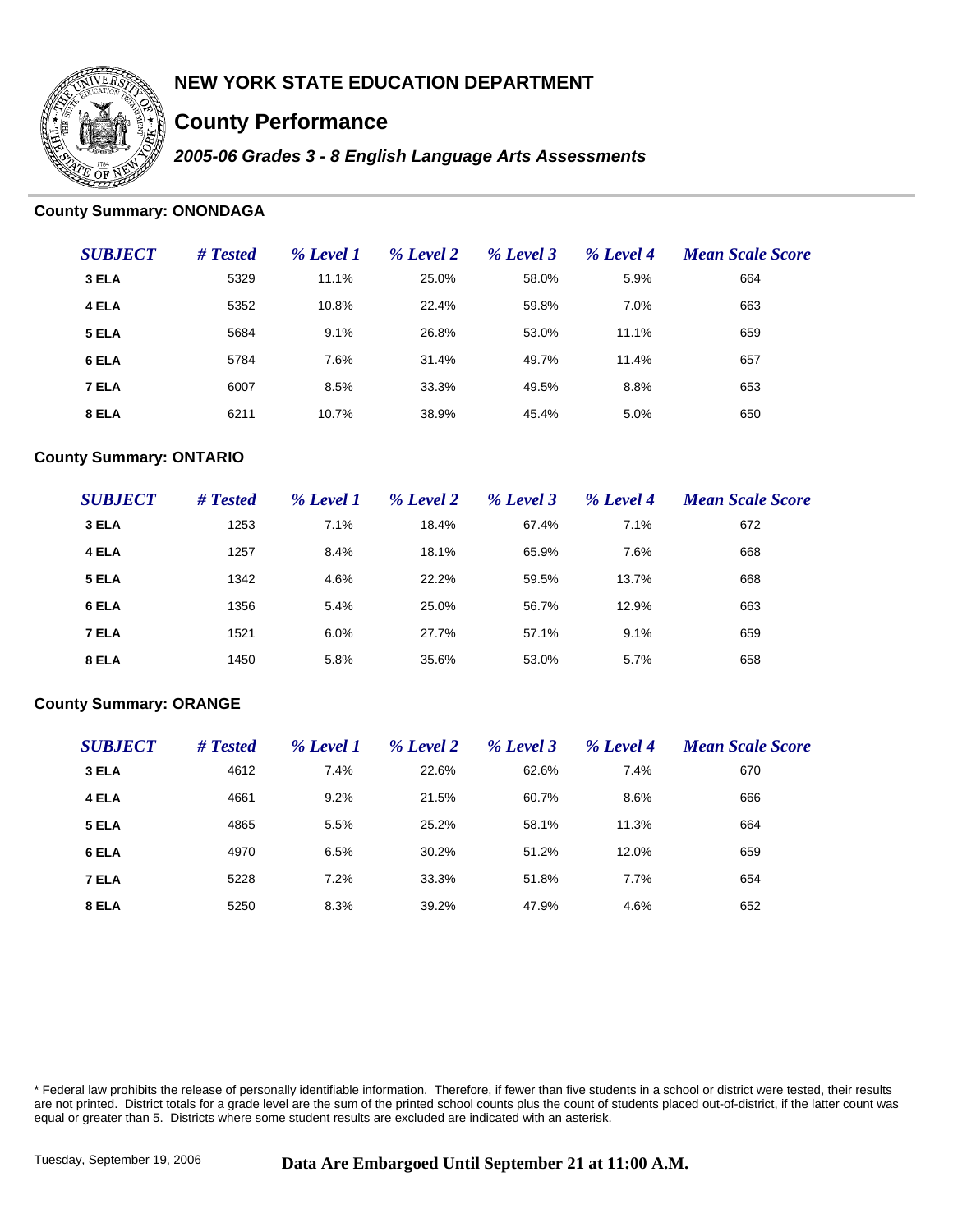

# **County Performance**

*2005-06 Grades 3 - 8 English Language Arts Assessments*

### **County Summary: ORLEANS**

| <b>SUBJECT</b> | # Tested | % Level 1 | % Level 2 | % Level 3 | % Level 4 | <b>Mean Scale Score</b> |
|----------------|----------|-----------|-----------|-----------|-----------|-------------------------|
| 3 ELA          | 497      | 8.2%      | 23.7%     | 63.2%     | 4.8%      | 666                     |
| 4 ELA          | 520      | 9.2%      | 24.2%     | 59.4%     | 7.1%      | 660                     |
| 5 ELA          | 536      | 7.3%      | 28.7%     | 54.7%     | 9.3%      | 659                     |
| 6 ELA          | 577      | 7.1%      | 30.3%     | 53.4%     | 9.2%      | 656                     |
| 7 ELA          | 623      | 10.8%     | 34.7%     | 48.3%     | 6.3%      | 649                     |
| 8 ELA          | 662      | 9.2%      | 45.6%     | 40.3%     | 4.8%      | 649                     |

### **County Summary: OSWEGO**

| <b>SUBJECT</b> | # Tested | % Level 1 | % Level 2 | % Level 3 | % Level 4 | <b>Mean Scale Score</b> |
|----------------|----------|-----------|-----------|-----------|-----------|-------------------------|
| 3 ELA          | 1544     | 8.4%      | 23.6%     | 62.6%     | 5.4%      | 666                     |
| 4 ELA          | 1677     | 12.9%     | 27.7%     | 54.1%     | 5.3%      | 656                     |
| 5 ELA          | 1697     | 7.1%      | 29.3%     | 55.9%     | 7.7%      | 656                     |
| 6 ELA          | 1845     | 8.8%      | 32.4%     | 49.1%     | 9.8%      | 653                     |
| 7 ELA          | 1919     | 7.5%      | 37.7%     | 48.8%     | 5.9%      | 650                     |
| 8 ELA          | 2000     | 7.9%      | 43.3%     | 44.8%     | 4.1%      | 649                     |

#### **County Summary: OTSEGO**

| <b>SUBJECT</b> | # Tested | % Level 1 | % Level 2 | % Level 3 | % Level 4 | <b>Mean Scale Score</b> |
|----------------|----------|-----------|-----------|-----------|-----------|-------------------------|
| 3 ELA          | 632      | 8.7%      | 25.3%     | 60.8%     | 5.2%      | 665                     |
| 4 ELA          | 575      | 9.4%      | 25.6%     | 58.3%     | 6.8%      | 662                     |
| 5 ELA          | 659      | 7.7%      | 23.5%     | 57.7%     | 11.1%     | 662                     |
| 6 ELA          | 655      | 7.0%      | 30.7%     | 51.0%     | 11.3%     | 657                     |
| 7 ELA          | 757      | 7.3%      | 38.4%     | 49.5%     | 4.8%      | 650                     |
| 8 ELA          | 743      | 8.3%      | 39.4%     | 47.9%     | 4.3%      | 652                     |

\* Federal law prohibits the release of personally identifiable information. Therefore, if fewer than five students in a school or district were tested, their results are not printed. District totals for a grade level are the sum of the printed school counts plus the count of students placed out-of-district, if the latter count was equal or greater than 5. Districts where some student results are excluded are indicated with an asterisk.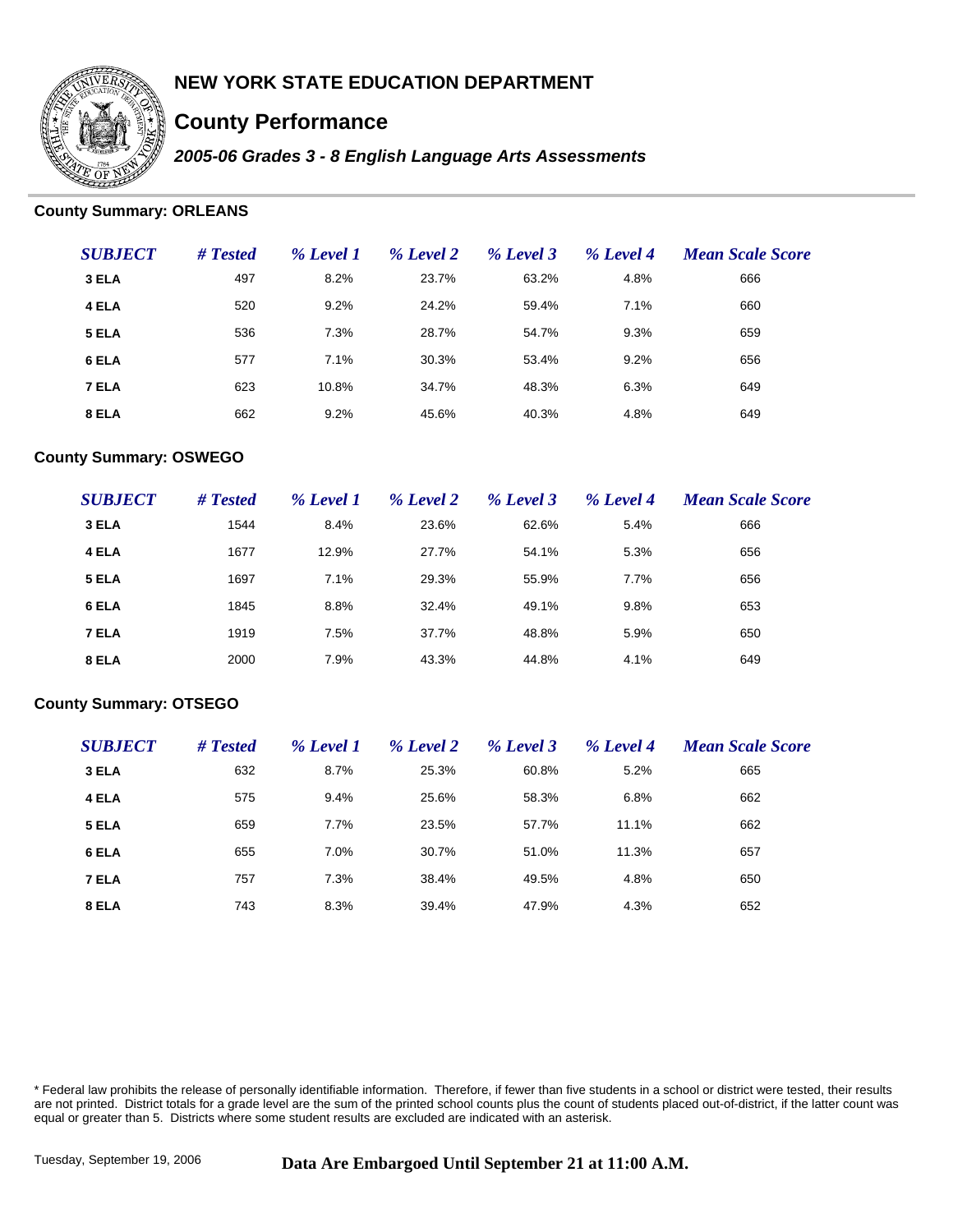

# **County Performance**

*2005-06 Grades 3 - 8 English Language Arts Assessments*

### **County Summary: PUTNAM**

| <b>SUBJECT</b> | # Tested | % Level 1 | % Level 2 | % Level 3 | % Level 4 | <b>Mean Scale Score</b> |
|----------------|----------|-----------|-----------|-----------|-----------|-------------------------|
| 3 ELA          | 1228     | 4.1%      | 19.0%     | 69.0%     | 8.0%      | 677                     |
| 4 ELA          | 1249     | 4.2%      | 14.8%     | 68.8%     | 12.2%     | 678                     |
| 5 ELA          | 1328     | 2.8%      | 17.2%     | 63.5%     | 16.6%     | 674                     |
| 6 ELA          | 1318     | 3.0%      | 23.4%     | 57.7%     | 15.9%     | 668                     |
| 7 ELA          | 1364     | 2.6%      | 26.2%     | 60.8%     | 10.4%     | 665                     |
| 8 ELA          | 1300     | 2.0%      | 27.9%     | 62.6%     | 7.5%      | 668                     |

#### **County Summary: RENSSELAER**

| <b>SUBJECT</b> | # Tested | % Level 1 | % Level 2 | % Level 3 | % Level 4 | <b>Mean Scale Score</b> |
|----------------|----------|-----------|-----------|-----------|-----------|-------------------------|
| 3 ELA          | 1618     | 8.0%      | 24.4%     | 60.4%     | 7.1%      | 668                     |
| 4 ELA          | 1680     | 8.1%      | 22.1%     | 61.1%     | 8.8%      | 666                     |
| 5 ELA          | 1722     | 6.4%      | 26.4%     | 57.1%     | 10.0%     | 661                     |
| 6 ELA          | 1763     | 8.4%      | 30.2%     | 49.5%     | 11.9%     | 656                     |
| 7 ELA          | 1739     | 7.6%      | 33.6%     | 52.0%     | 6.8%      | 652                     |
| 8 ELA          | 1827     | 8.4%      | 42.1%     | 45.3%     | 4.2%      | 650                     |

#### **County Summary: ROCKLAND**

| <b>SUBJECT</b> | # Tested | % Level 1 | % Level 2 | % Level 3 | % Level 4 | <b>Mean Scale Score</b> |
|----------------|----------|-----------|-----------|-----------|-----------|-------------------------|
| 3 ELA          | 3032     | 5.6%      | 18.2%     | 69.3%     | 6.9%      | 674                     |
| 4 ELA          | 2987     | 5.3%      | 16.8%     | 66.7%     | 11.2%     | 675                     |
| 5 ELA          | 3002     | 3.3%      | 19.0%     | 60.3%     | 17.5%     | 673                     |
| 6 ELA          | 3043     | 5.4%      | 26.6%     | 54.5%     | 13.6%     | 663                     |
| 7 ELA          | 3237     | 4.4%      | 30.1%     | 55.3%     | 10.3%     | 661                     |
| 8 ELA          | 3103     | 6.3%      | 36.0%     | 50.4%     | 7.2%      | 659                     |

\* Federal law prohibits the release of personally identifiable information. Therefore, if fewer than five students in a school or district were tested, their results are not printed. District totals for a grade level are the sum of the printed school counts plus the count of students placed out-of-district, if the latter count was equal or greater than 5. Districts where some student results are excluded are indicated with an asterisk.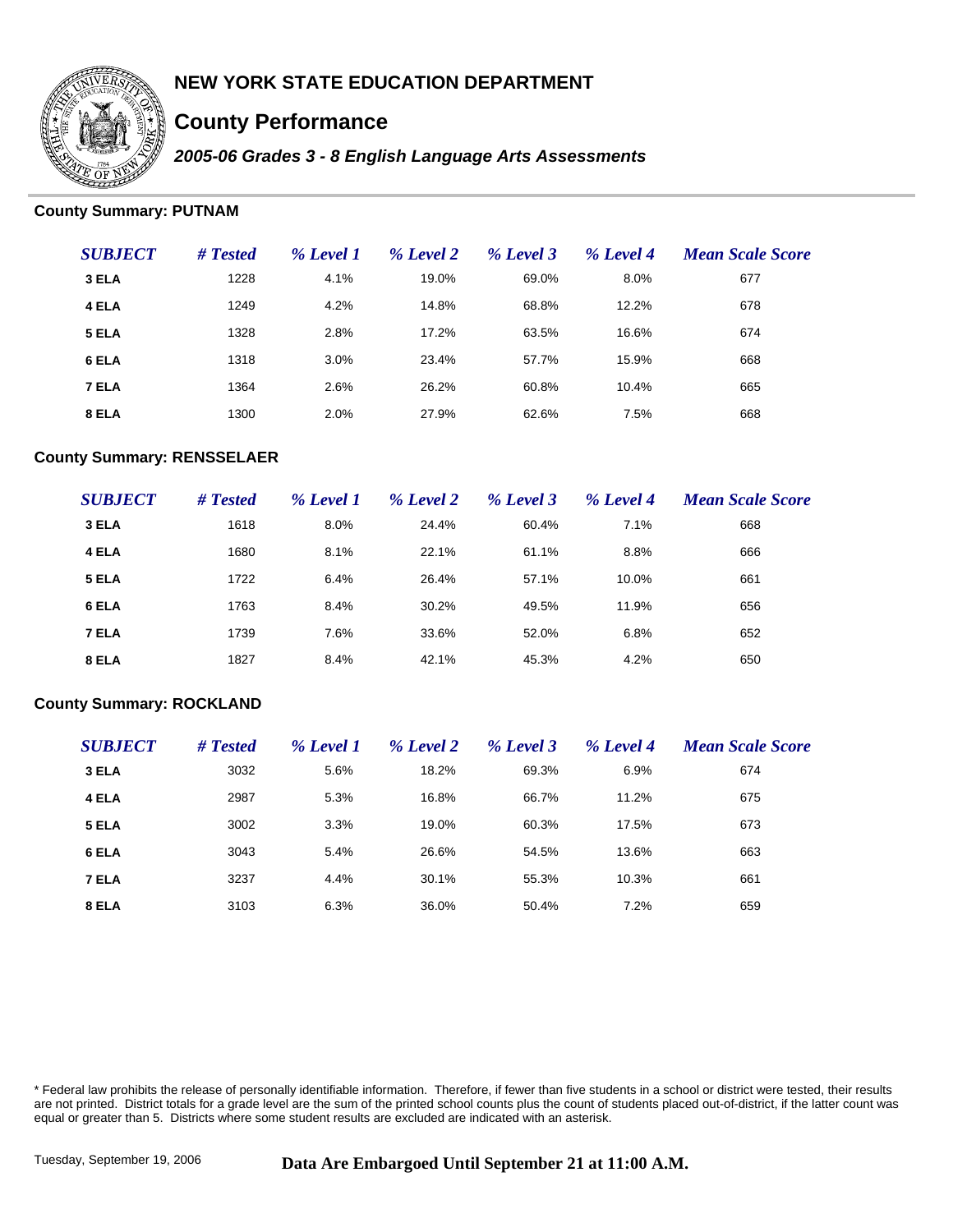

# **County Performance**

*2005-06 Grades 3 - 8 English Language Arts Assessments*

#### **County Summary: ST. LAWRENCE**

| <b>SUBJECT</b> | # Tested | % Level 1 | % Level 2 | % Level 3 | % Level 4 | <b>Mean Scale Score</b> |
|----------------|----------|-----------|-----------|-----------|-----------|-------------------------|
| 3 ELA          | 1055     | 6.8%      | 22.0%     | 64.0%     | 7.2%      | 670                     |
| 4 ELA          | 1086     | 9.3%      | 24.1%     | 61.6%     | 5.0%      | 662                     |
| 5 ELA          | 1124     | 6.0%      | 27.5%     | 57.7%     | 8.8%      | 660                     |
| 6 ELA          | 1210     | 7.5%      | 32.9%     | 50.1%     | 9.5%      | 654                     |
| 7 ELA          | 1376     | 8.4%      | 36.3%     | 48.2%     | 7.2%      | 651                     |
| 8 ELA          | 1376     | 8.9%      | 44.3%     | 42.3%     | 4.4%      | 649                     |

#### **County Summary: SARATOGA**

| <b>SUBJECT</b> | # Tested | % Level 1 | % Level 2 | % Level 3 | % Level 4 | <b>Mean Scale Score</b> |
|----------------|----------|-----------|-----------|-----------|-----------|-------------------------|
| 3 ELA          | 2569     | 4.1%      | 16.2%     | 70.7%     | 8.9%      | 679                     |
| 4 ELA          | 2706     | 5.6%      | 16.7%     | 66.2%     | 11.5%     | 674                     |
| 5 ELA          | 2576     | 3.1%      | 15.8%     | 62.7%     | 18.4%     | 675                     |
| 6 ELA          | 2845     | 4.3%      | 21.1%     | 55.5%     | 19.1%     | 670                     |
| 7 ELA          | 2882     | 4.9%      | 24.1%     | 57.8%     | 13.2%     | 665                     |
| 8 ELA          | 2808     | 4.4%      | 31.7%     | 55.8%     | 8.0%      | 664                     |

#### **County Summary: SCHENECTADY**

| <b>SUBJECT</b> | # Tested | % Level 1 | % Level 2 | % Level 3 | % Level 4 | <b>Mean Scale Score</b> |
|----------------|----------|-----------|-----------|-----------|-----------|-------------------------|
| 3 ELA          | 1609     | 10.1%     | 24.5%     | 58.9%     | 6.5%      | 665                     |
| 4 ELA          | 1640     | 11.6%     | 24.9%     | 55.4%     | 8.0%      | 661                     |
| 5 ELA          | 1775     | 7.3%      | 26.4%     | 54.5%     | 11.8%     | 662                     |
| 6 ELA          | 1896     | 9.5%      | 32.4%     | 47.2%     | 11.0%     | 654                     |
| 7 ELA          | 1881     | 8.2%      | 36.7%     | 48.0%     | 7.1%      | 651                     |
| 8 ELA          | 1873     | 9.3%      | 45.5%     | 40.7%     | 4.4%      | 649                     |

\* Federal law prohibits the release of personally identifiable information. Therefore, if fewer than five students in a school or district were tested, their results are not printed. District totals for a grade level are the sum of the printed school counts plus the count of students placed out-of-district, if the latter count was equal or greater than 5. Districts where some student results are excluded are indicated with an asterisk.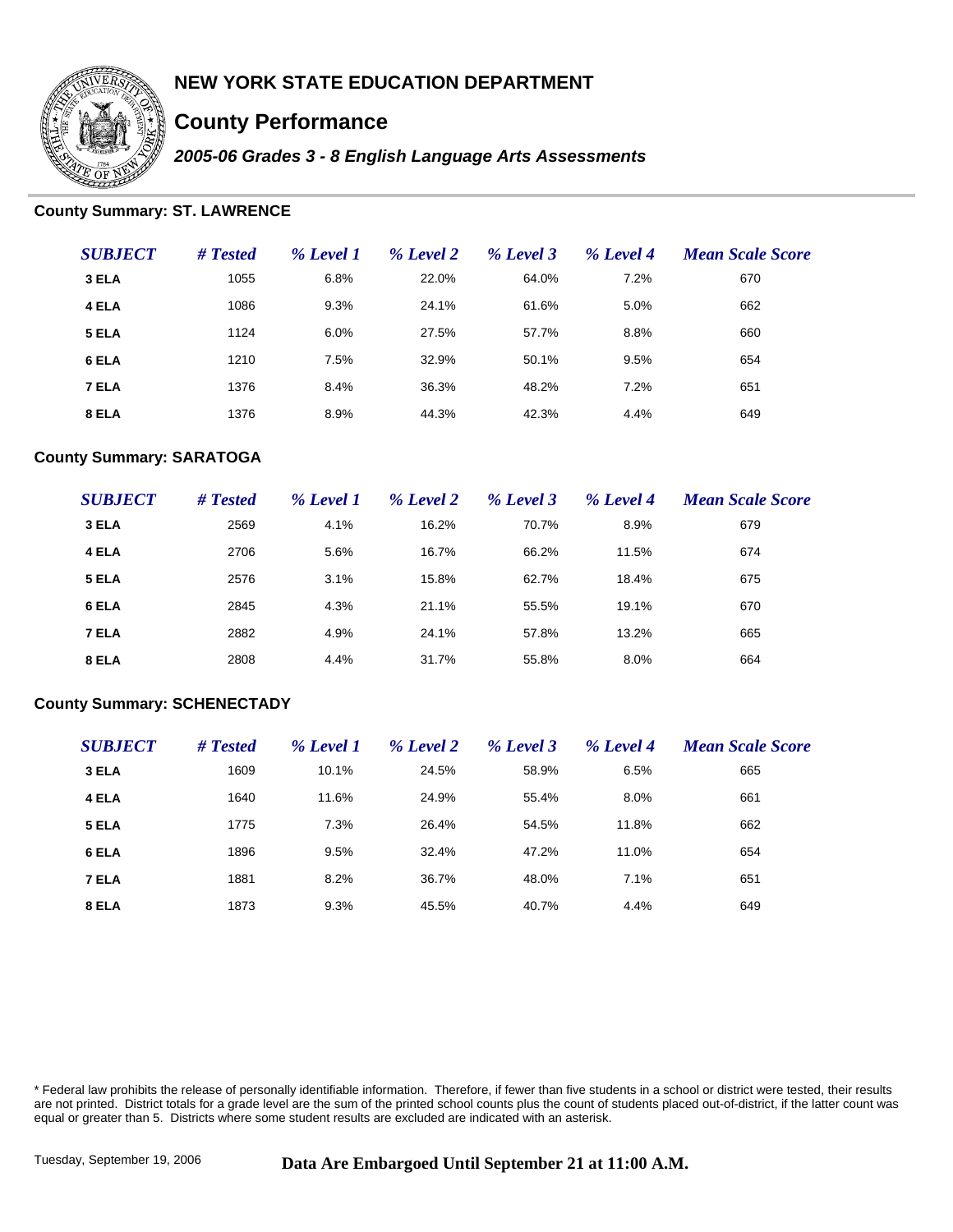

# **County Performance**

*2005-06 Grades 3 - 8 English Language Arts Assessments*

### **County Summary: SCHOHARIE**

| <b>SUBJECT</b> | # Tested | % Level 1 | % Level 2 | % Level 3 | % Level 4 | <b>Mean Scale Score</b> |
|----------------|----------|-----------|-----------|-----------|-----------|-------------------------|
| 3 ELA          | 417      | 8.2%      | 23.0%     | 63.3%     | 5.5%      | 668                     |
| 4 ELA          | 370      | 8.6%      | 26.5%     | 60.3%     | 4.6%      | 658                     |
| 5 ELA          | 395      | 7.1%      | 28.9%     | 54.7%     | 9.4%      | 658                     |
| 6 ELA          | 373      | 6.2%      | 31.1%     | 54.7%     | 8.0%      | 656                     |
| 7 ELA          | 429      | 6.5%      | 38.9%     | 46.4%     | 8.2%      | 653                     |
| 8 ELA          | 482      | 10.2%     | 48.8%     | 38.0%     | 3.1%      | 644                     |

### **County Summary: SCHUYLER**

| <b>SUBJECT</b> | # Tested | % Level 1 | % Level 2 | % Level 3 | % Level 4 | <b>Mean Scale Score</b> |
|----------------|----------|-----------|-----------|-----------|-----------|-------------------------|
| 3 ELA          | 147      | 6.8%      | 28.6%     | 57.8%     | 6.8%      | 666                     |
| 4 ELA          | 154      | 11.0%     | 26.0%     | 58.4%     | 4.5%      | 657                     |
| 5 ELA          | 169      | 5.9%      | 30.2%     | 52.7%     | 11.2%     | 661                     |
| 6 ELA          | 164      | 6.7%      | 33.5%     | 52.4%     | 7.3%      | 655                     |
| 7 ELA          | 177      | 6.2%      | 46.9%     | 44.1%     | 2.8%      | 648                     |
| 8 ELA          | 167      | 10.2%     | 49.1%     | 40.1%     | 0.6%      | 640                     |

#### **County Summary: SENECA**

| <b>SUBJECT</b> | # Tested | % Level 1 | % Level 2 | % Level 3 | % Level 4 | <b>Mean Scale Score</b> |
|----------------|----------|-----------|-----------|-----------|-----------|-------------------------|
| 3 ELA          | 347      | 6.1%      | 15.9%     | 70.3%     | 7.8%      | 675                     |
| 4 ELA          | 339      | 8.8%      | 24.2%     | 62.5%     | 4.4%      | 660                     |
| 5 ELA          | 317      | 7.6%      | 23.7%     | 57.7%     | 11.0%     | 661                     |
| 6 ELA          | 368      | 8.2%      | 37.2%     | 45.7%     | 9.0%      | 650                     |
| 7 ELA          | 402      | 7.7%      | 34.8%     | 50.7%     | 6.7%      | 651                     |
| 8 ELA          | 418      | 8.9%      | 49.3%     | 39.5%     | 2.4%      | 643                     |

\* Federal law prohibits the release of personally identifiable information. Therefore, if fewer than five students in a school or district were tested, their results are not printed. District totals for a grade level are the sum of the printed school counts plus the count of students placed out-of-district, if the latter count was equal or greater than 5. Districts where some student results are excluded are indicated with an asterisk.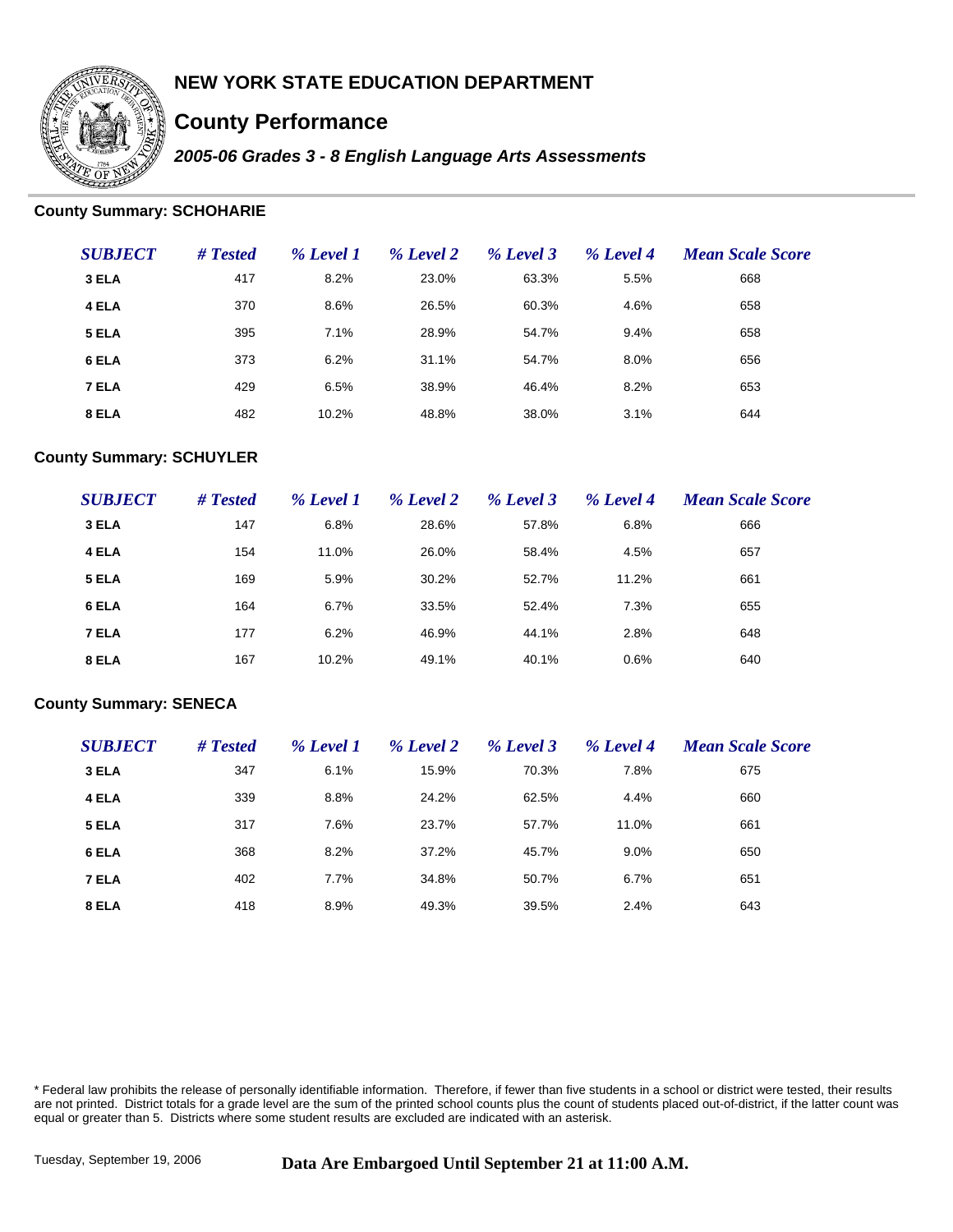

# **County Performance**

*2005-06 Grades 3 - 8 English Language Arts Assessments*

### **County Summary: STEUBEN**

| <b>SUBJECT</b> | # Tested | % Level 1 | % Level 2 | % Level 3 | % Level 4 | <b>Mean Scale Score</b> |
|----------------|----------|-----------|-----------|-----------|-----------|-------------------------|
| 3 ELA          | 1162     | 8.2%      | 21.5%     | 61.9%     | 8.4%      | 671                     |
| 4 ELA          | 1174     | 11.8%     | 26.8%     | 55.6%     | 5.8%      | 658                     |
| 5 ELA          | 1307     | 7.3%      | 27.1%     | 56.9%     | 8.7%      | 659                     |
| 6 ELA          | 1346     | 9.1%      | 36.1%     | 47.0%     | 7.9%      | 650                     |
| 7 ELA          | 1410     | 8.2%      | 37.7%     | 48.2%     | 6.0%      | 649                     |
| 8 ELA          | 1445     | 10.2%     | 44.4%     | 42.1%     | 3.3%      | 646                     |

#### **County Summary: SUFFOLK**

| <b>SUBJECT</b> | # Tested | % Level 1 | % Level 2 | % Level 3 | % Level 4 | <b>Mean Scale Score</b> |
|----------------|----------|-----------|-----------|-----------|-----------|-------------------------|
| 3 ELA          | 18483    | 5.8%      | 18.5%     | 67.4%     | 8.3%      | 675                     |
| 4 ELA          | 19099    | 5.8%      | 16.2%     | 67.1%     | 10.9%     | 674                     |
| 5 ELA          | 19787    | 3.6%      | 19.8%     | 61.5%     | 15.1%     | 671                     |
| 6 ELA          | 19846    | 4.0%      | 24.4%     | 56.8%     | 14.8%     | 666                     |
| 7 ELA          | 19777    | 4.3%      | 28.1%     | 57.8%     | 9.8%      | 662                     |
| 8 ELA          | 19779    | 4.5%      | 34.5%     | 55.2%     | 5.8%      | 660                     |

#### **County Summary: SULLIVAN**

| <b>SUBJECT</b> | # Tested | % Level 1 | % Level 2 | % Level 3 | % Level 4 | <b>Mean Scale Score</b> |
|----------------|----------|-----------|-----------|-----------|-----------|-------------------------|
| 3 ELA          | 745      | 11.9%     | 26.7%     | 58.1%     | 3.2%      | 658                     |
| 4 ELA          | 750      | 11.5%     | 26.1%     | 56.1%     | 6.3%      | 659                     |
| 5 ELA          | 794      | 8.1%      | 31.0%     | 53.5%     | 7.4%      | 655                     |
| 6 ELA          | 884      | 9.0%      | 38.6%     | 43.2%     | 9.2%      | 650                     |
| 7 ELA          | 872      | 8.8%      | 39.2%     | 46.4%     | 5.5%      | 647                     |
| 8 ELA          | 875      | 10.9%     | 45.9%     | 40.5%     | 2.7%      | 644                     |

\* Federal law prohibits the release of personally identifiable information. Therefore, if fewer than five students in a school or district were tested, their results are not printed. District totals for a grade level are the sum of the printed school counts plus the count of students placed out-of-district, if the latter count was equal or greater than 5. Districts where some student results are excluded are indicated with an asterisk.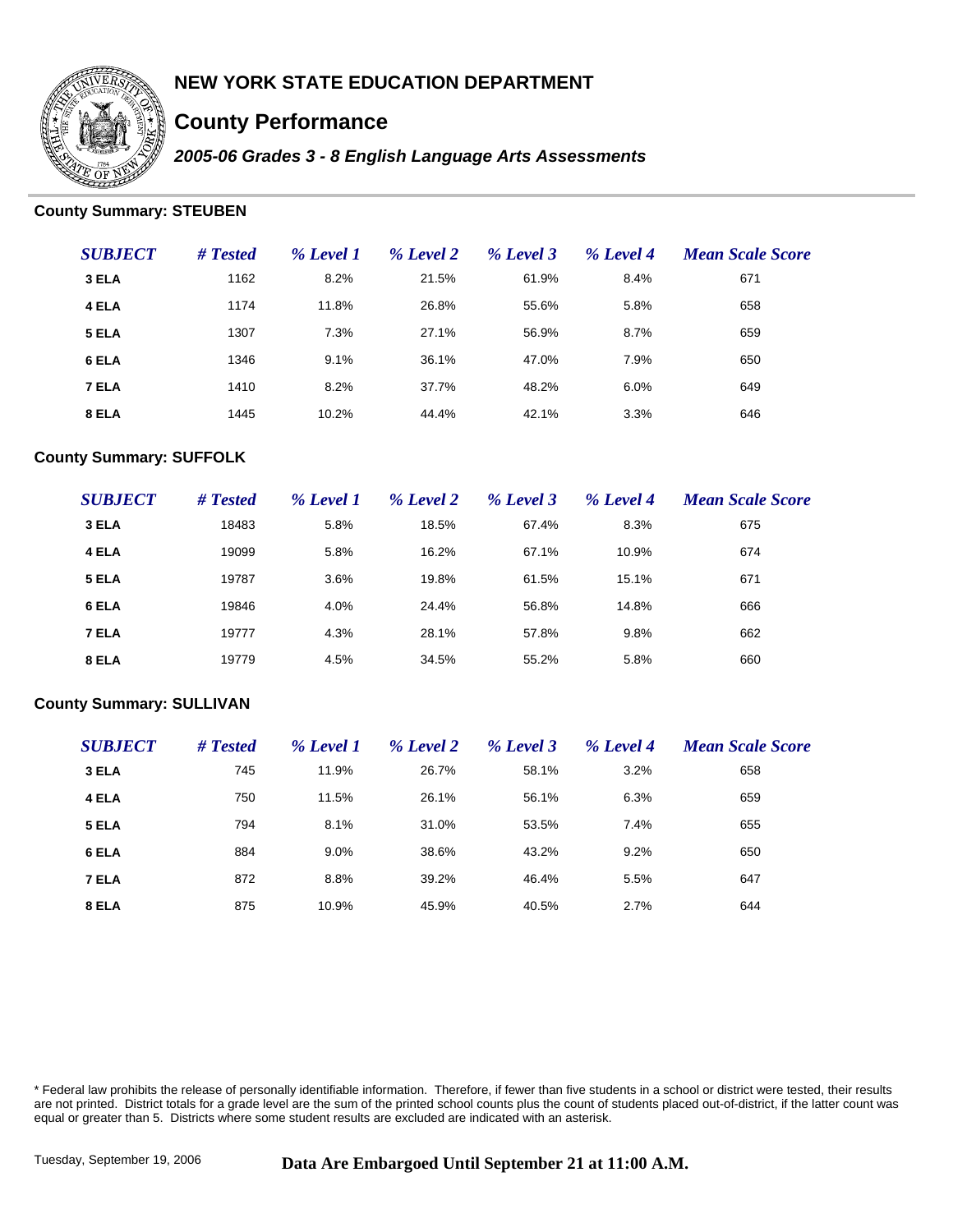

# **County Performance**

*2005-06 Grades 3 - 8 English Language Arts Assessments*

### **County Summary: TIOGA**

| <b>SUBJECT</b> | # Tested | % Level 1 | % Level 2 | % Level 3 | % Level 4 | <b>Mean Scale Score</b> |
|----------------|----------|-----------|-----------|-----------|-----------|-------------------------|
| 3 ELA          | 565      | 7.1%      | 25.0%     | 61.8%     | 6.2%      | 668                     |
| 4 ELA          | 593      | 8.8%      | 21.4%     | 64.8%     | 5.1%      | 664                     |
| 5 ELA          | 608      | 4.6%      | 31.7%     | 54.3%     | 9.4%      | 661                     |
| 6 ELA          | 594      | 4.5%      | 33.5%     | 51.7%     | 10.3%     | 656                     |
| 7 ELA          | 727      | 7.2%      | 35.5%     | 52.0%     | 5.4%      | 652                     |
| 8 ELA          | 691      | 6.7%      | 46.0%     | 42.5%     | 4.8%      | 651                     |

### **County Summary: TOMPKINS**

| <b>SUBJECT</b> | $#$ Tested | % Level 1 | % Level 2 | % Level 3 | % Level 4 | <b>Mean Scale Score</b> |
|----------------|------------|-----------|-----------|-----------|-----------|-------------------------|
| 3 ELA          | 818        | 8.1%      | 19.7%     | 62.0%     | 10.3%     | 675                     |
| 4 ELA          | 796        | 7.8%      | 20.7%     | 60.8%     | 10.7%     | 670                     |
| 5 ELA          | 876        | 5.3%      | 22.6%     | 56.2%     | 16.0%     | 668                     |
| 6 ELA          | 947        | 6.5%      | 26.8%     | 49.3%     | 17.3%     | 664                     |
| 7 ELA          | 941        | 3.8%      | 27.6%     | 55.2%     | 13.4%     | 665                     |
| 8 ELA          | 1063       | 8.3%      | 33.3%     | 49.8%     | 8.7%      | 660                     |

#### **County Summary: ULSTER**

| <b>SUBJECT</b> | # Tested | % Level 1 | % Level 2 | % Level 3 | % Level 4 | <b>Mean Scale Score</b> |
|----------------|----------|-----------|-----------|-----------|-----------|-------------------------|
| 3 ELA          | 1882     | 6.8%      | 23.5%     | 62.8%     | 6.9%      | 669                     |
| 4 ELA          | 1960     | 9.0%      | 23.9%     | 60.6%     | 6.5%      | 663                     |
| 5 ELA          | 2045     | 4.2%      | 24.7%     | 59.8%     | 11.3%     | 665                     |
| 6 ELA          | 2105     | 7.4%      | 33.4%     | 49.1%     | 10.2%     | 655                     |
| 7 ELA          | 2288     | 6.2%      | 34.6%     | 52.3%     | 6.9%      | 654                     |
| 8 ELA          | 2226     | 8.4%      | 44.4%     | 43.8%     | 3.4%      | 648                     |

\* Federal law prohibits the release of personally identifiable information. Therefore, if fewer than five students in a school or district were tested, their results are not printed. District totals for a grade level are the sum of the printed school counts plus the count of students placed out-of-district, if the latter count was equal or greater than 5. Districts where some student results are excluded are indicated with an asterisk.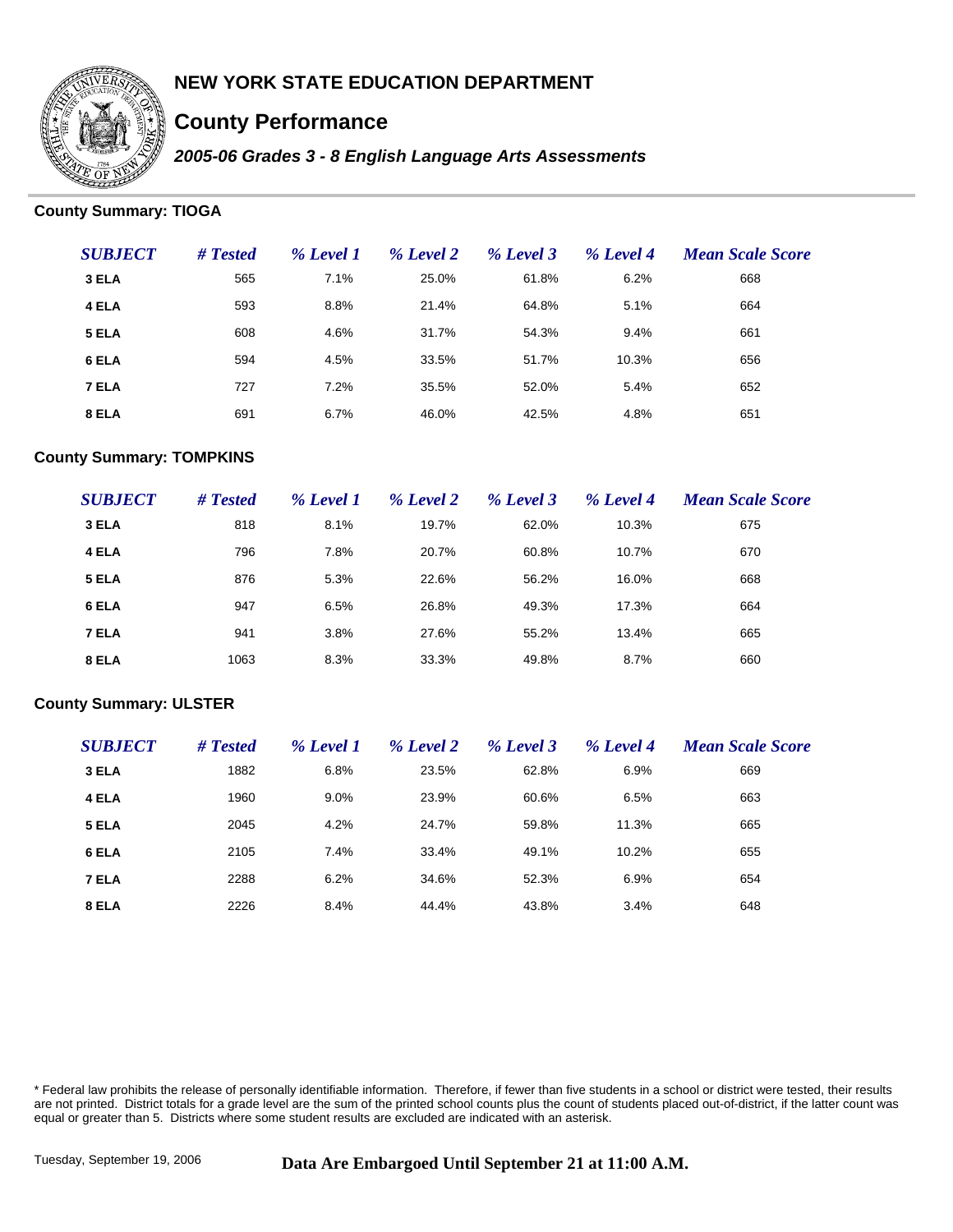

# **County Performance**

*2005-06 Grades 3 - 8 English Language Arts Assessments*

### **County Summary: WARREN**

| <b>SUBJECT</b> | # Tested | % Level 1 | % Level 2 | % Level 3 | % Level 4 | <b>Mean Scale Score</b> |
|----------------|----------|-----------|-----------|-----------|-----------|-------------------------|
| 3 ELA          | 756      | 4.0%      | 17.7%     | 69.4%     | 8.9%      | 678                     |
| 4 ELA          | 771      | 7.4%      | 18.2%     | 64.5%     | 10.0%     | 670                     |
| 5 ELA          | 759      | 5.9%      | 21.7%     | 56.5%     | 15.8%     | 668                     |
| 6 ELA          | 840      | 5.8%      | 24.8%     | 54.4%     | 15.0%     | 665                     |
| 7 ELA          | 897      | 5.8%      | 29.5%     | 55.3%     | 9.4%      | 660                     |
| 8 ELA          | 927      | 5.1%      | 33.1%     | 53.9%     | 7.9%      | 663                     |

#### **County Summary: WASHINGTON**

| <b>SUBJECT</b> | # Tested | % Level 1 | % Level 2 | % Level 3 | % Level 4 | <b>Mean Scale Score</b> |
|----------------|----------|-----------|-----------|-----------|-----------|-------------------------|
| 3 ELA          | 688      | 7.4%      | 23.1%     | 61.9%     | 7.6%      | 668                     |
| 4 ELA          | 716      | 8.2%      | 22.2%     | 61.6%     | 8.0%      | 664                     |
| 5 ELA          | 772      | 4.9%      | 27.6%     | 56.7%     | 10.8%     | 662                     |
| 6 ELA          | 784      | 6.4%      | 29.5%     | 54.8%     | 9.3%      | 657                     |
| 7 ELA          | 788      | 7.4%      | 35.7%     | 49.7%     | 7.2%      | 652                     |
| 8 ELA          | 898      | 8.0%      | 42.3%     | 45.7%     | 4.0%      | 650                     |

#### **County Summary: WAYNE**

| <b>SUBJECT</b> | # Tested | % Level 1 | % Level 2 | % Level 3 | % Level 4 | <b>Mean Scale Score</b> |
|----------------|----------|-----------|-----------|-----------|-----------|-------------------------|
| 3 ELA          | 1144     | 8.2%      | 23.4%     | 61.5%     | 6.9%      | 668                     |
| 4 ELA          | 1168     | 7.5%      | 19.3%     | 64.9%     | 8.2%      | 668                     |
| 5 ELA          | 1195     | 5.5%      | 23.3%     | 60.3%     | 11.0%     | 663                     |
| 6 ELA          | 1332     | 7.3%      | 30.3%     | 51.0%     | 11.5%     | 657                     |
| 7 ELA          | 1345     | 7.4%      | 36.7%     | 49.7%     | 6.2%      | 652                     |
| 8 ELA          | 1423     | 7.7%      | 38.8%     | 49.1%     | 4.5%      | 653                     |

\* Federal law prohibits the release of personally identifiable information. Therefore, if fewer than five students in a school or district were tested, their results are not printed. District totals for a grade level are the sum of the printed school counts plus the count of students placed out-of-district, if the latter count was equal or greater than 5. Districts where some student results are excluded are indicated with an asterisk.